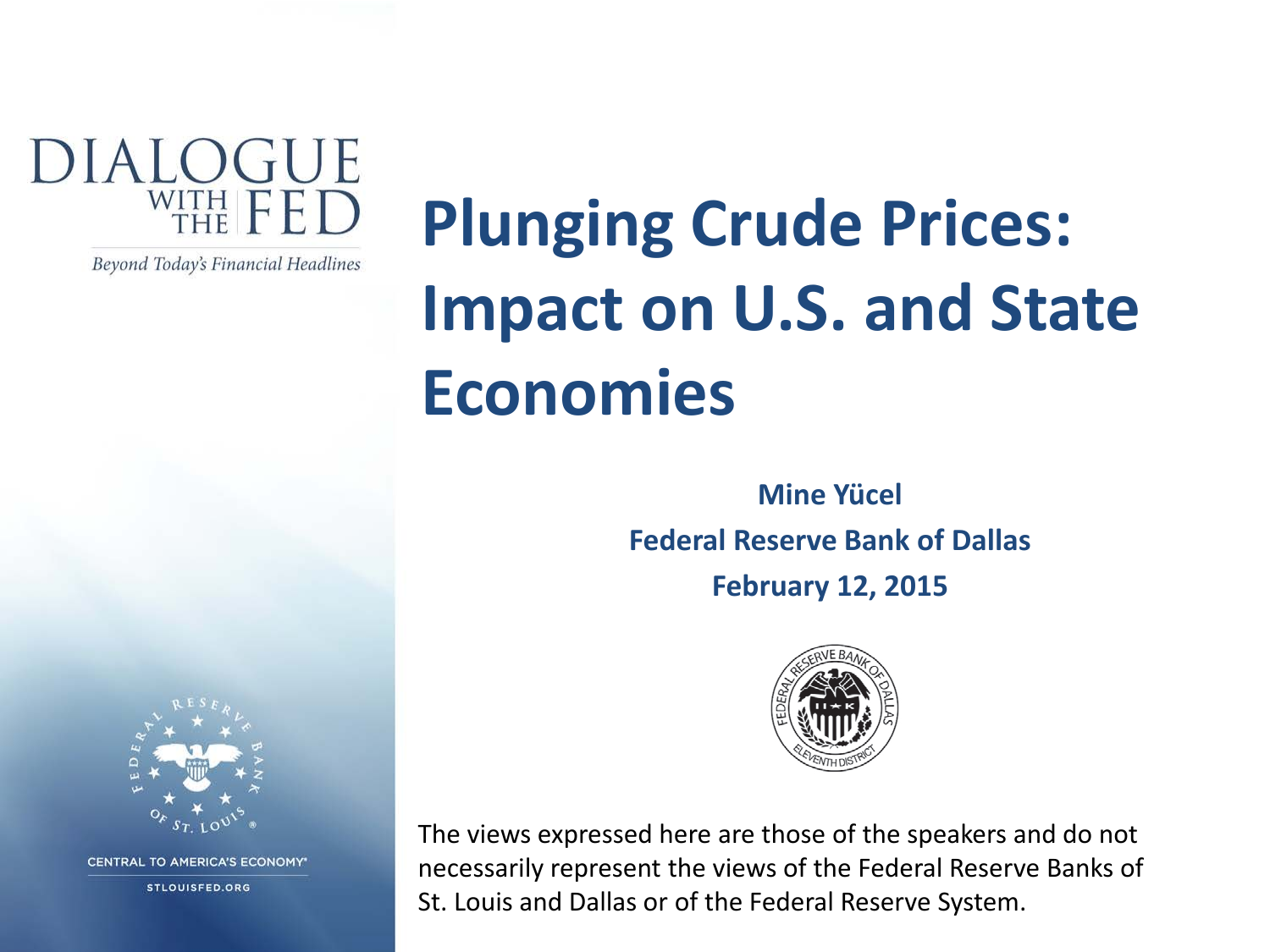# **Oil and Gas Prices Plunge**



US. Energy Information Administration, Crude Oil Prices: West Texas Intermediate (WTI) - Cushing, Oklahoma [WCOILWTICO], retrieved from FRED, Federal Reserve Bank of St. Louis https://research.stlouisfed.org/fred2/series/WCOILWTICO/, February 12, 2015.

US. Energy Information Administration, Henry Hub Natural Gas Spot Price [WHHNGSP], retrieved from FRED, Federal Reserve Bank of St. Louis https://research.stlouisfed.org/fred2/series/WHHNGSP/, February 12, 2015.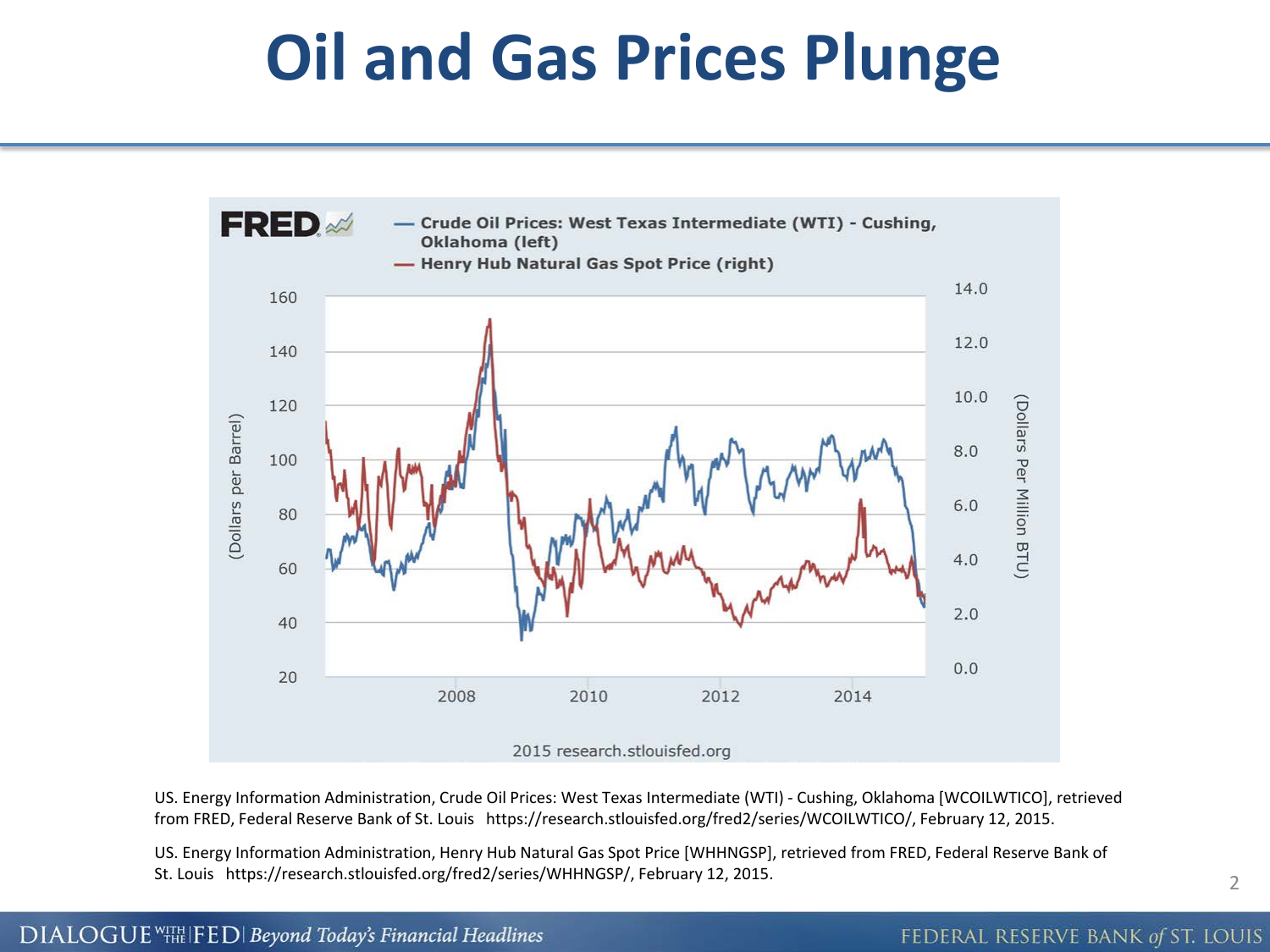# **Outline**

- How did we get here? –World oil supply/demand balance
- Impact on U.S. economy
- Impact on state economies
- Where do we go from here?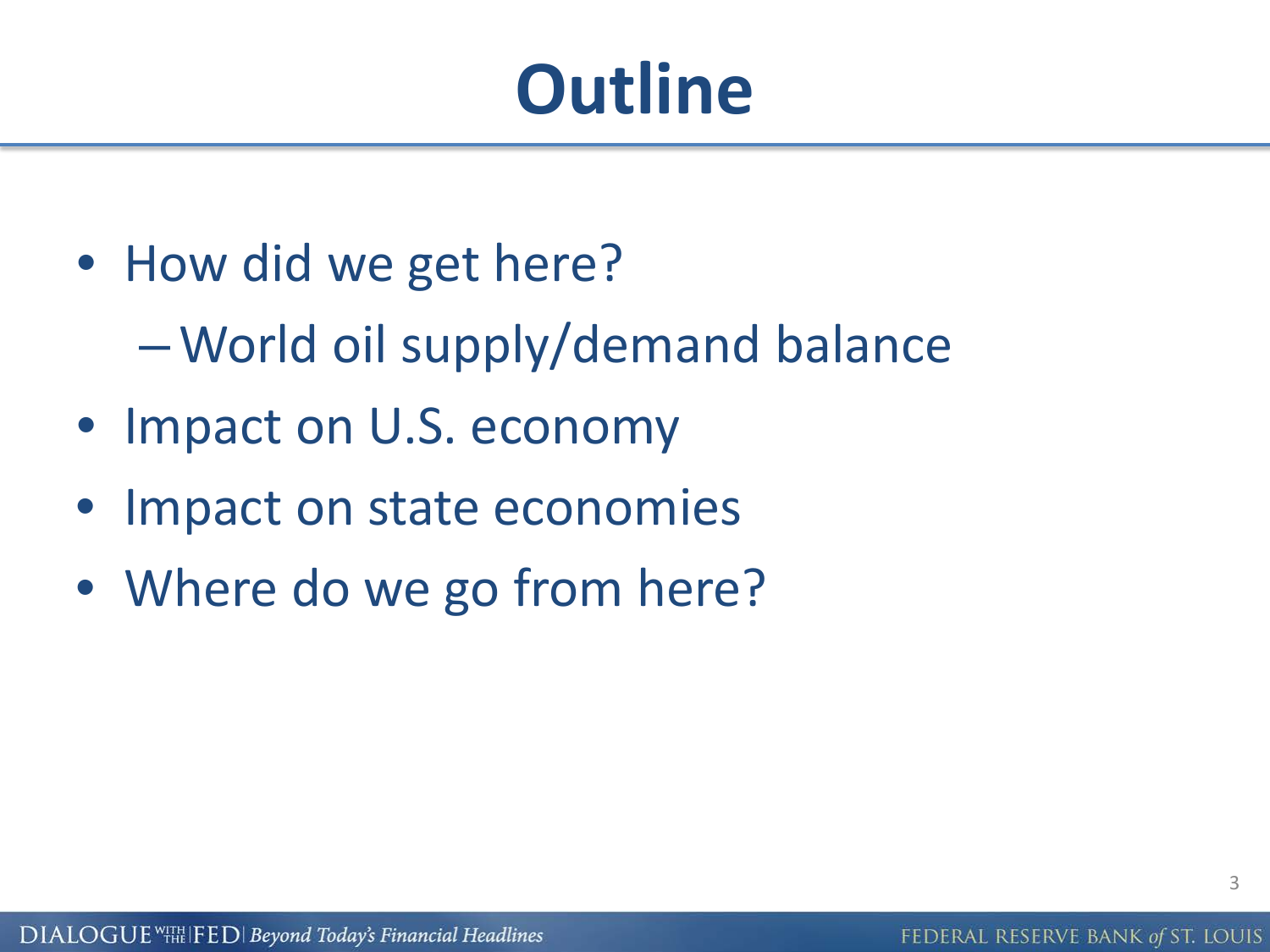# **World Oil Consumption Growth**

#### **(Year-over-year)**



Source: Energy Information Administration.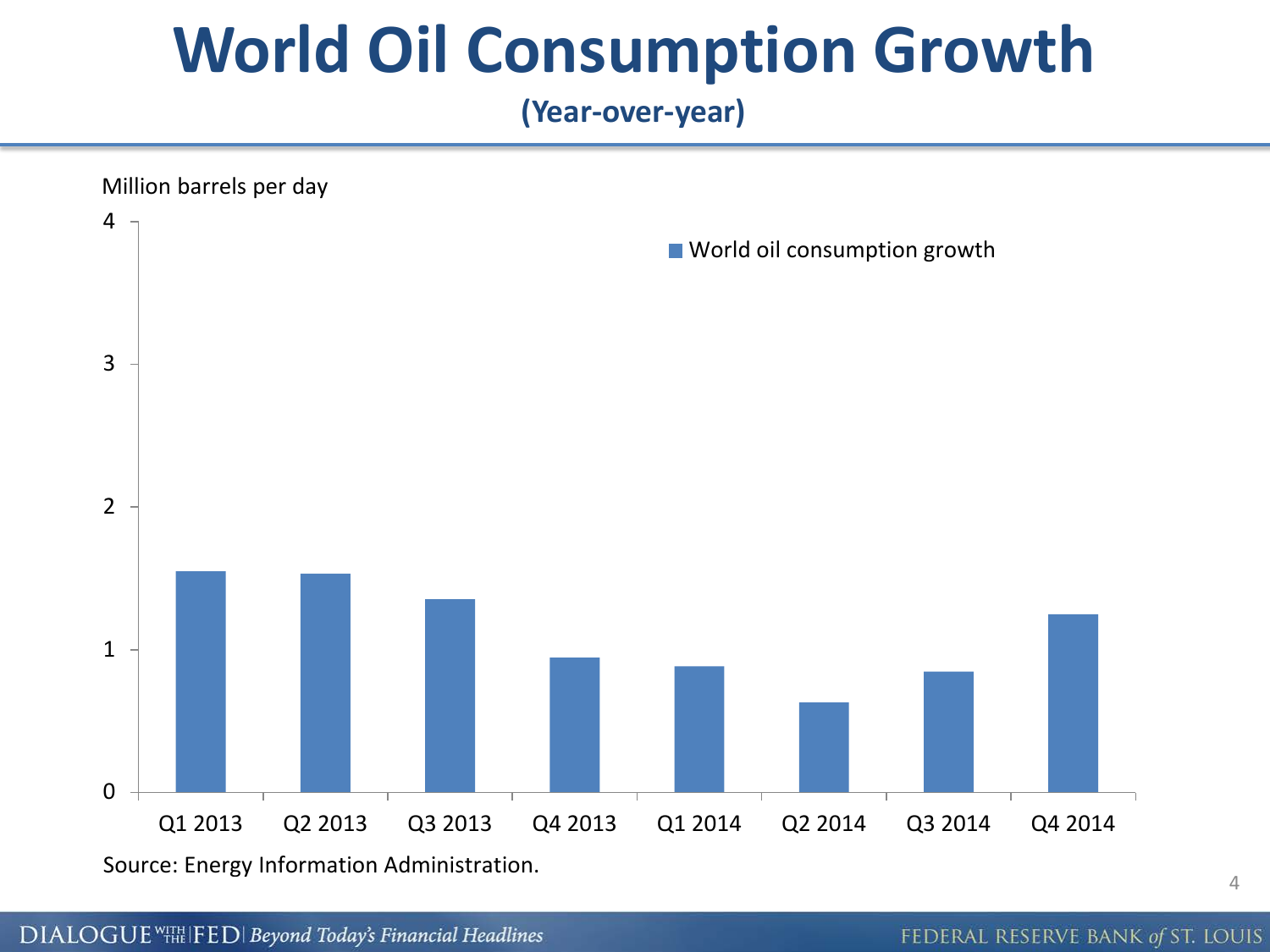# **World Oil Consumption Growth**

#### **(Year-over-year)**



Source: Energy Information Administration.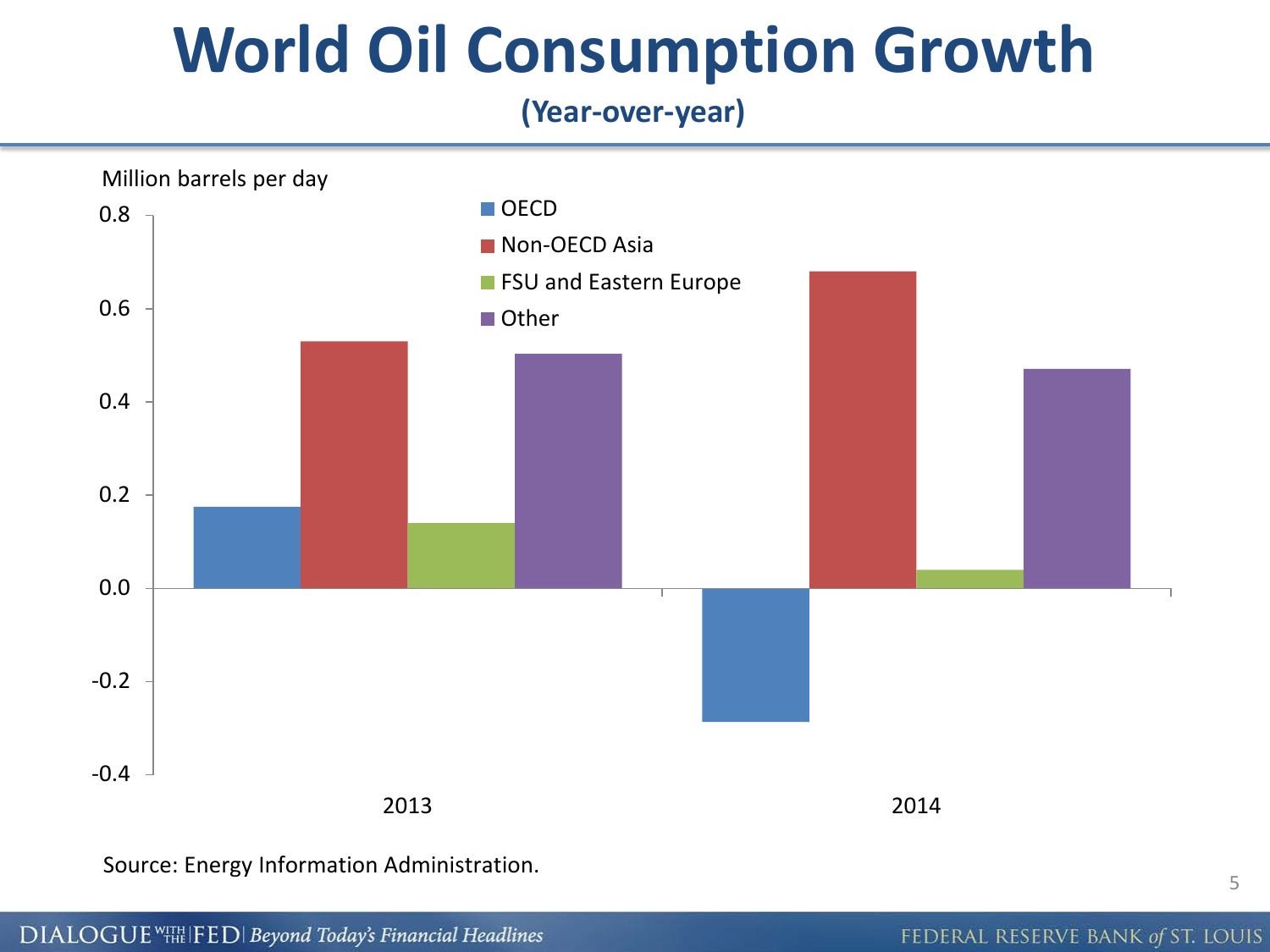#### **World Consumption and Non-OPEC Production Growth**

**(Year-over-year)**



Source: Energy Information Administration.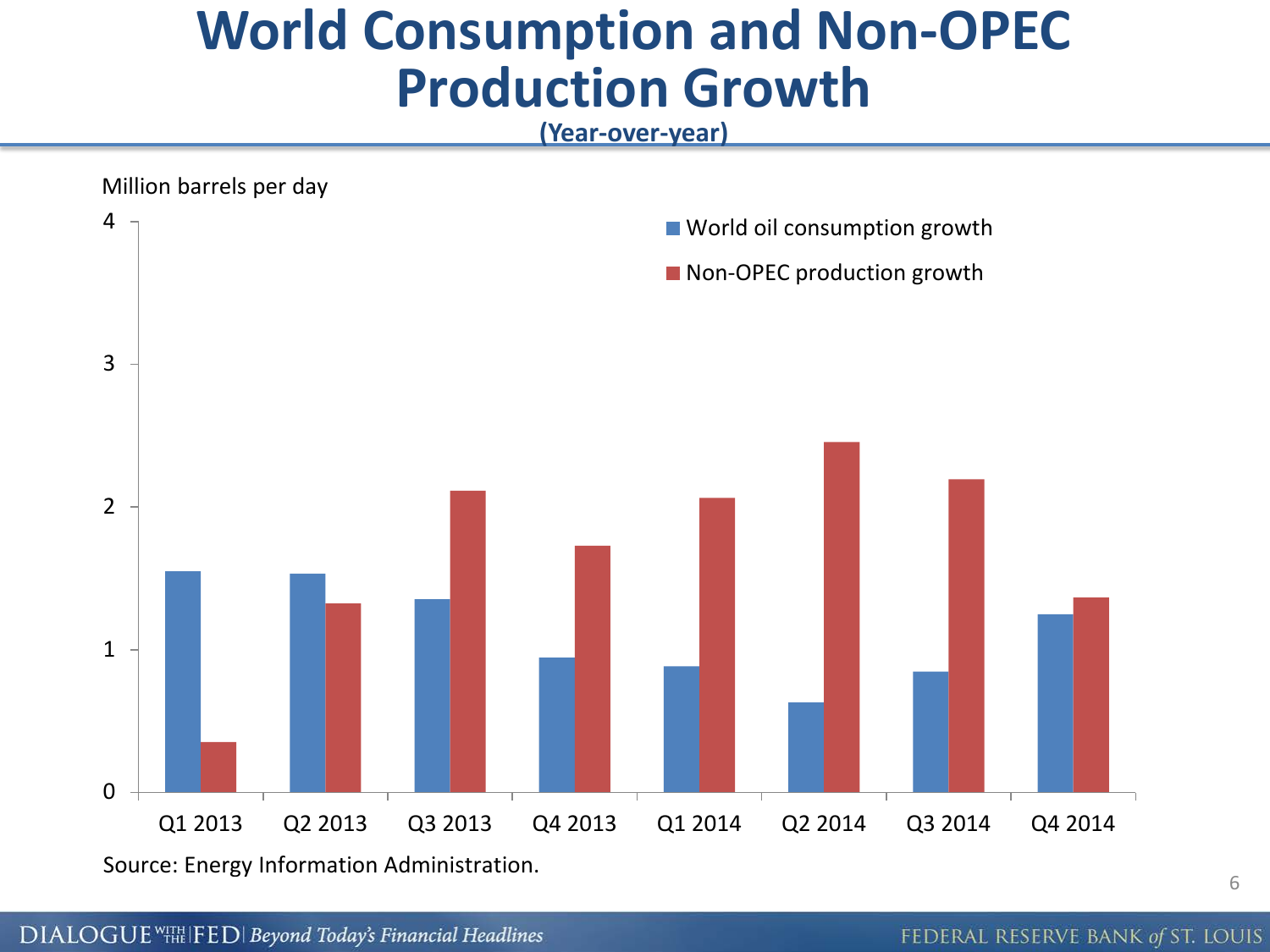#### **World Oil Consumption and Production Growth**

**(Year-over-year)**

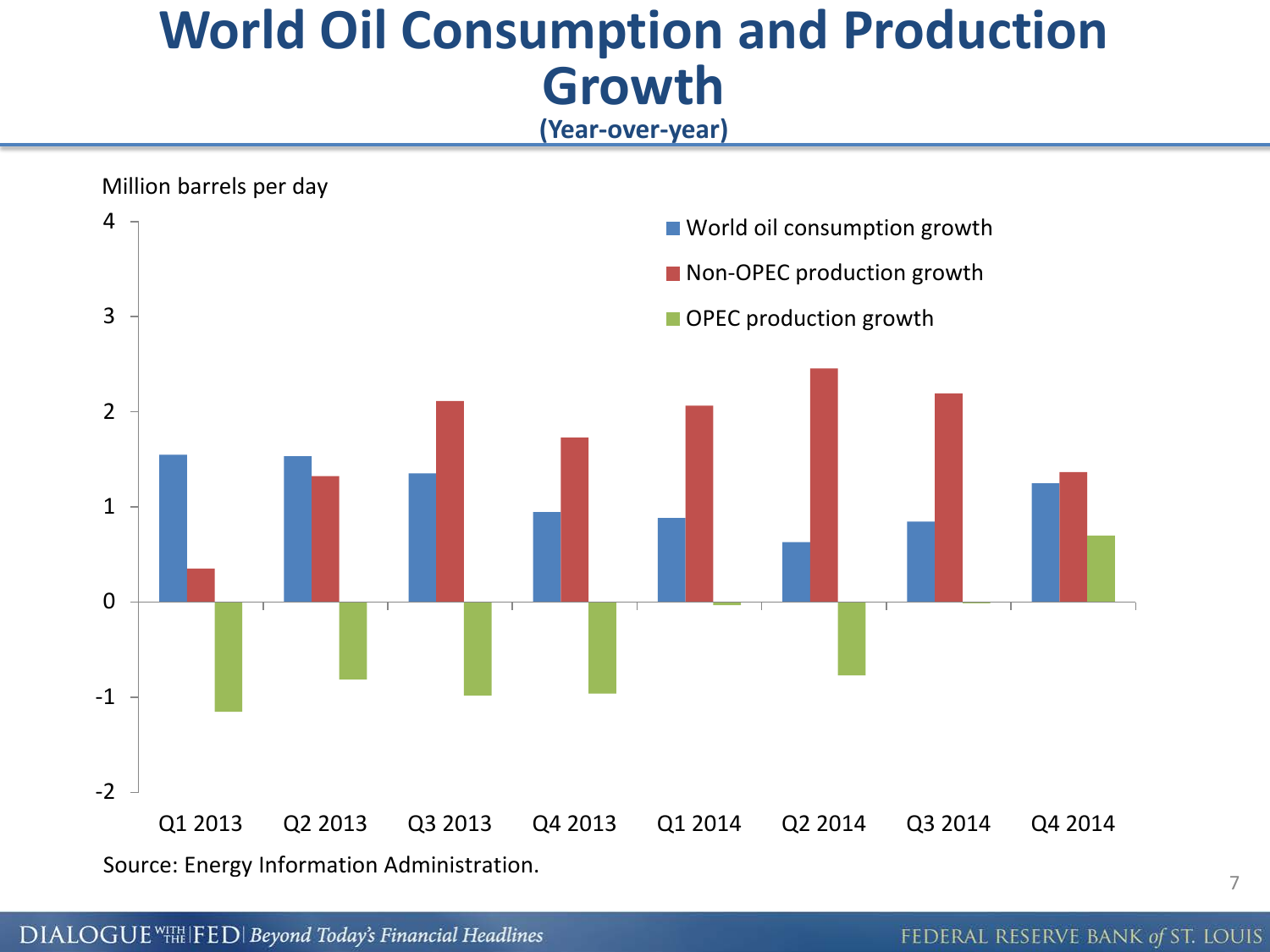# **Iraq and Libya Production Up Since June**

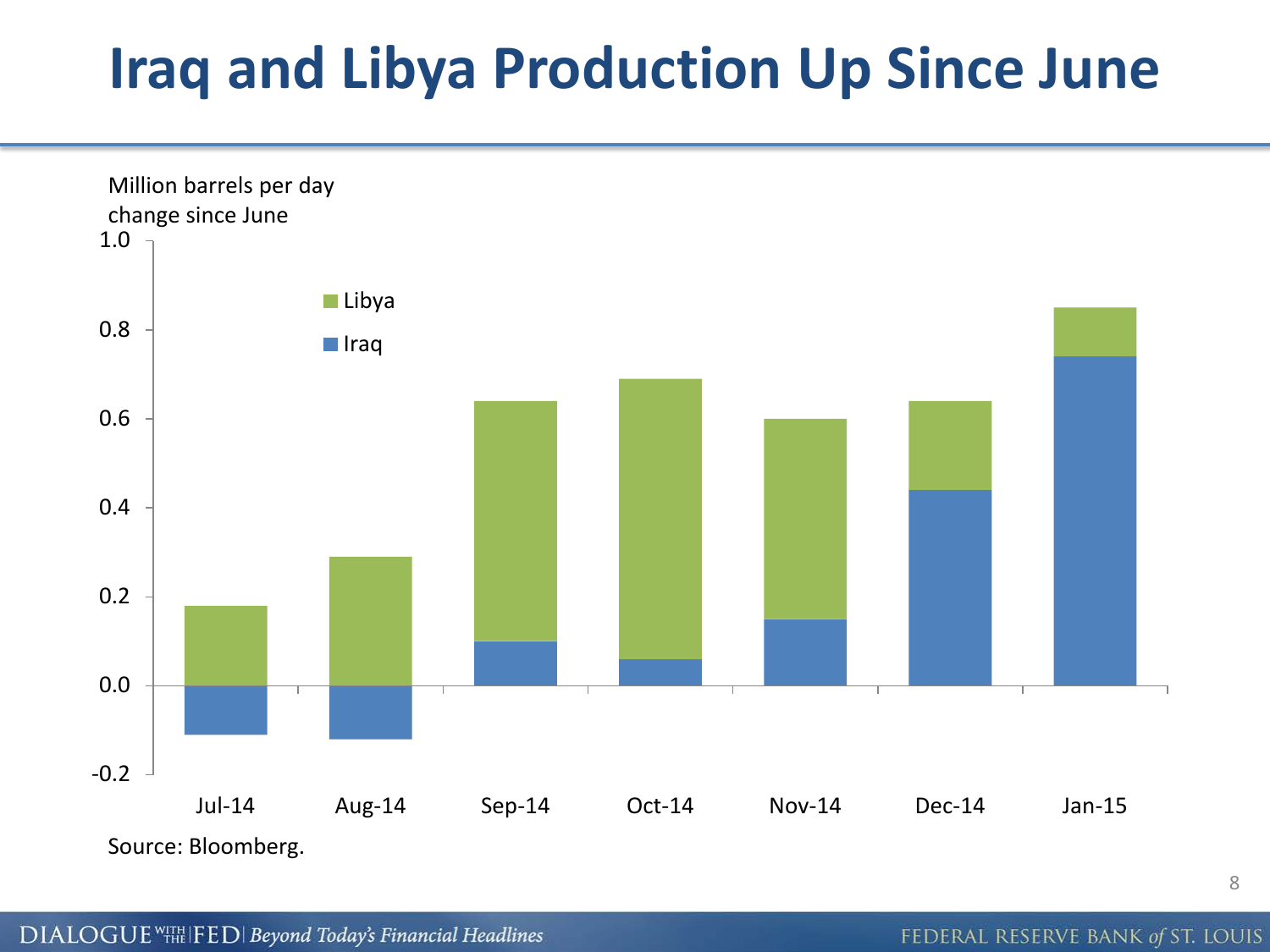# **Demand/Supply Balance and Oil Prices**

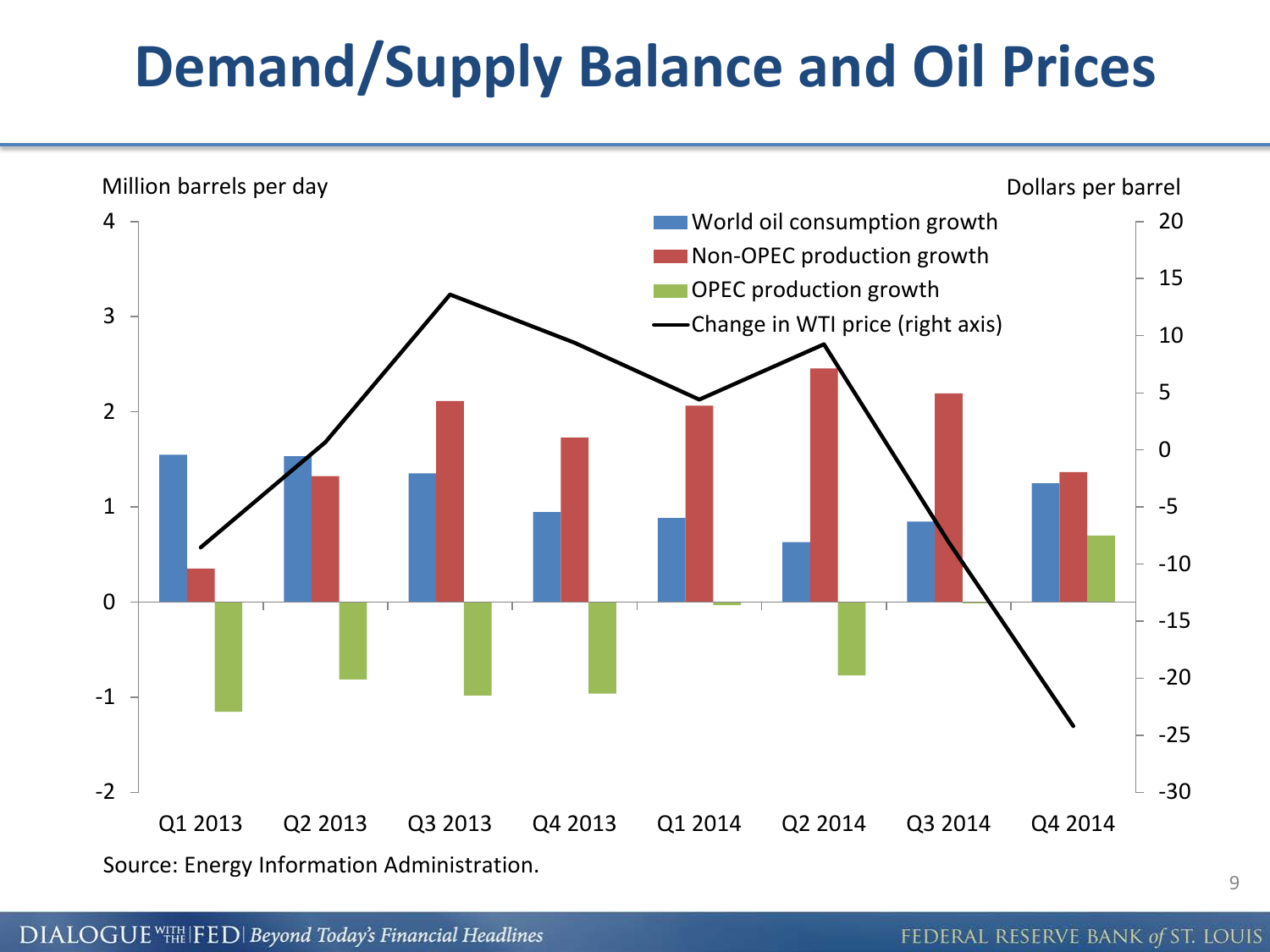#### **Energy Prices Fall More Than Other Commodities**

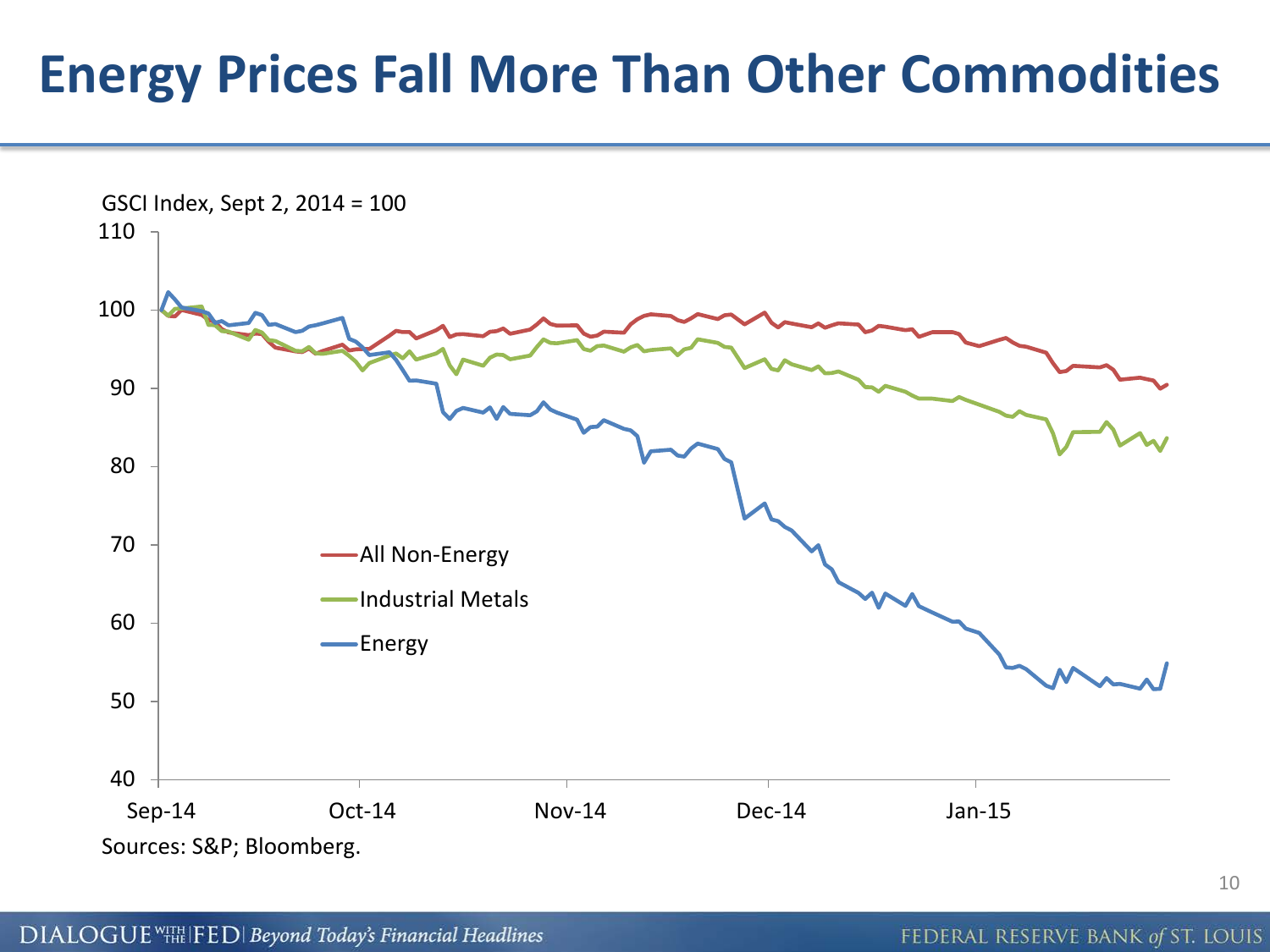### **In Contrast to Falling Prices in 2008**

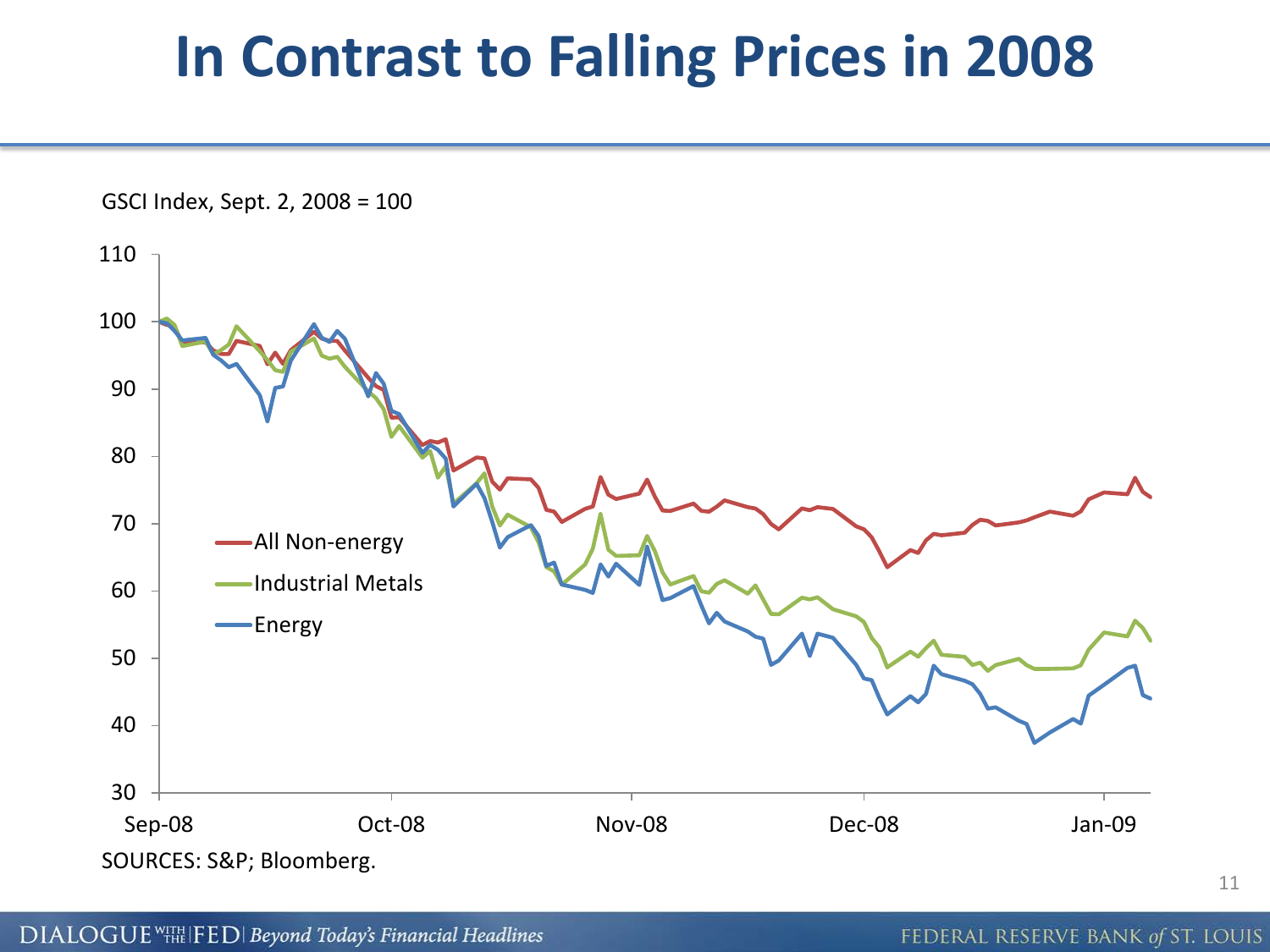#### Impact on U.S. Economy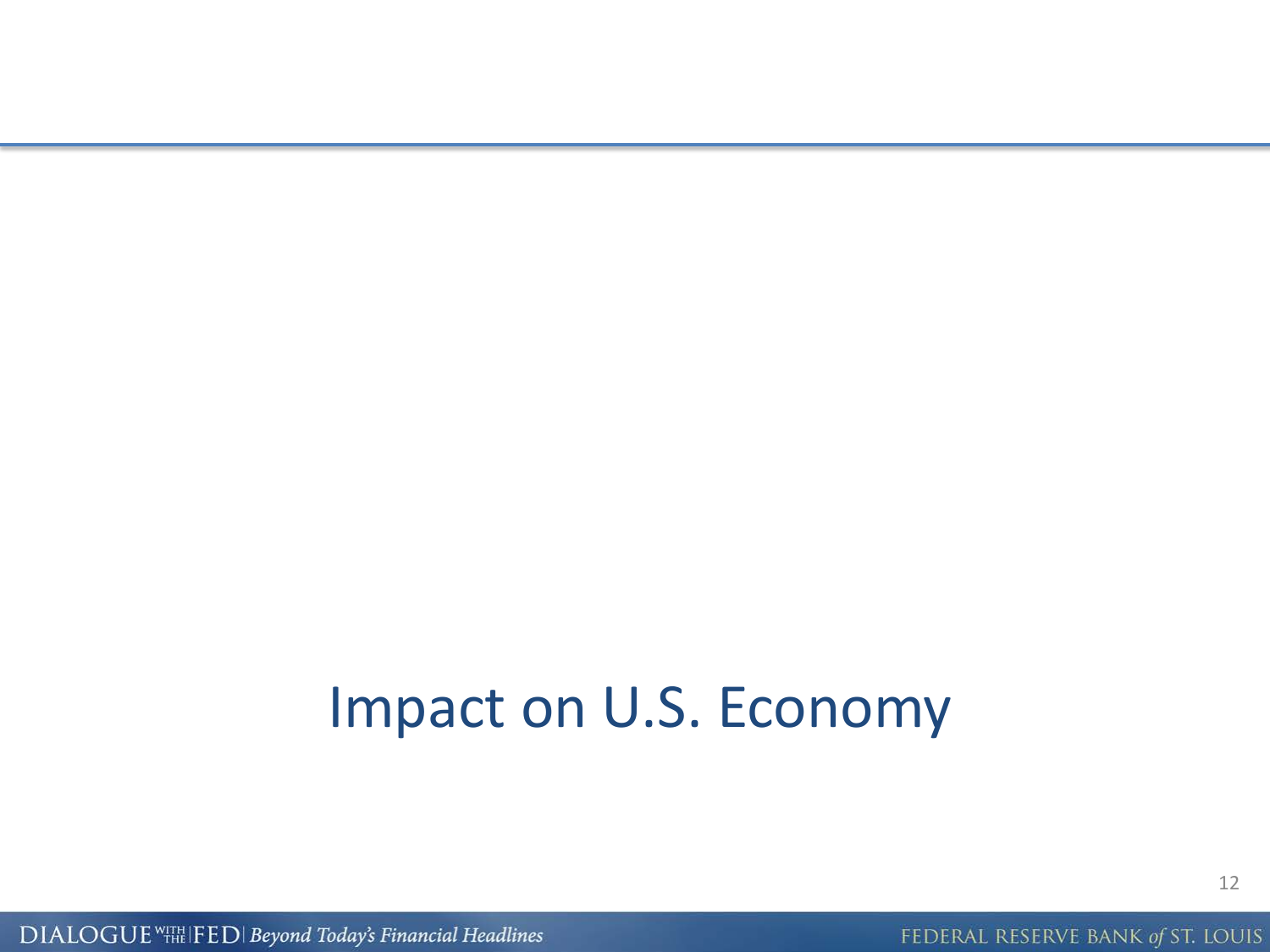### **U.S. Oil and Gas Production**

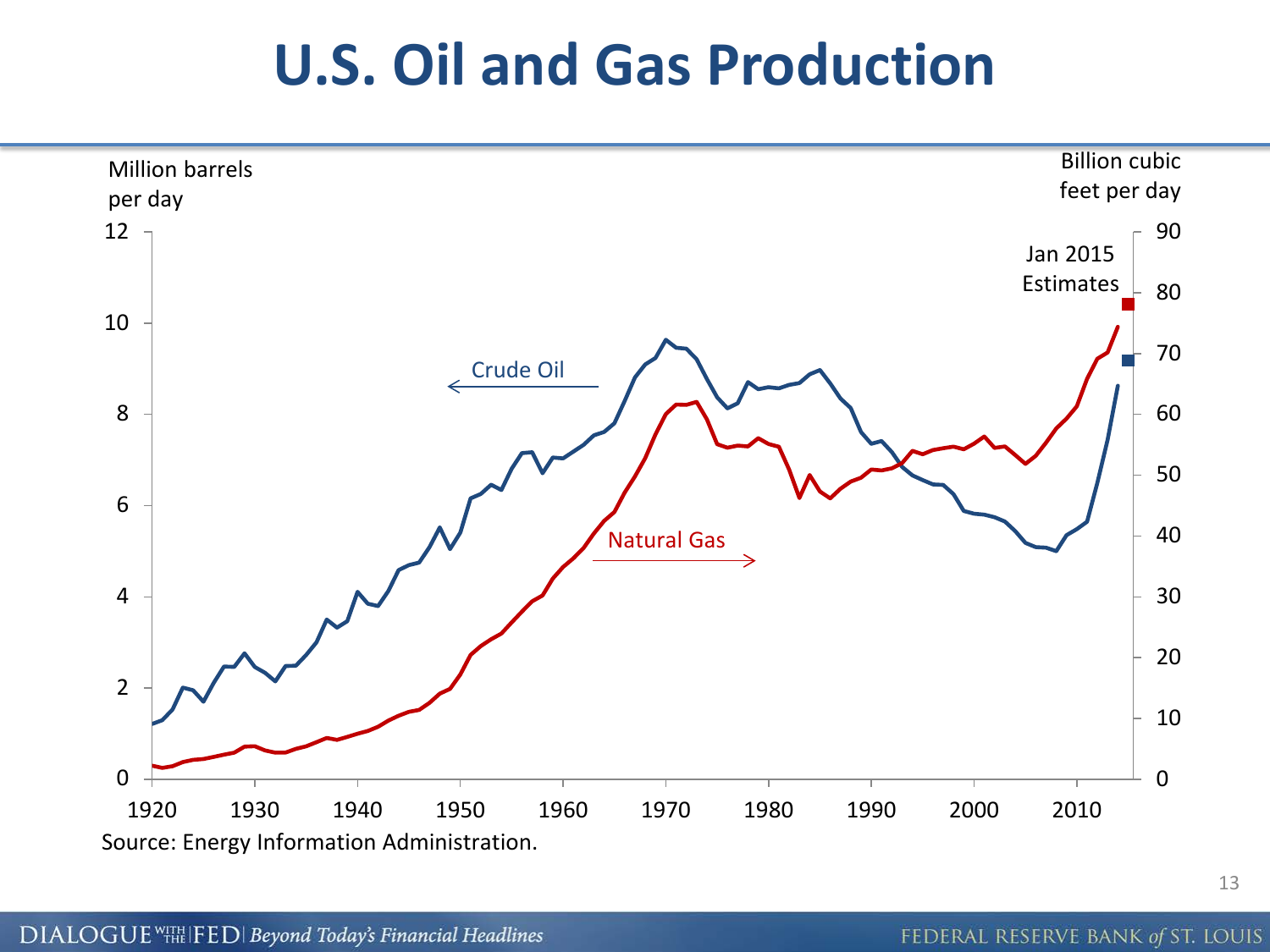# **U.S. Crude Oil Production from Shale**



Source: Energy Information Administration.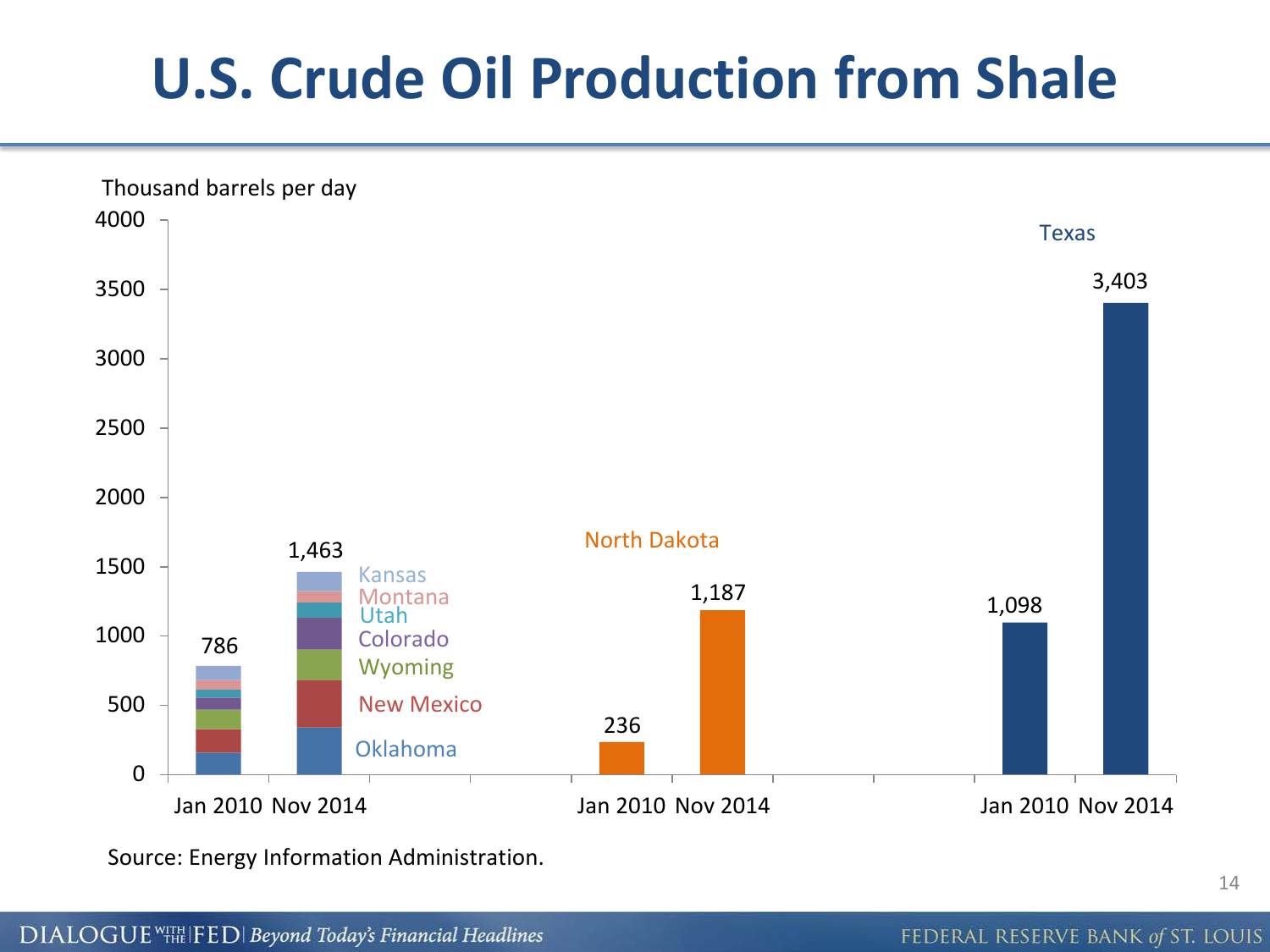# **Gulf Coast Crude Oil by API Gravity**

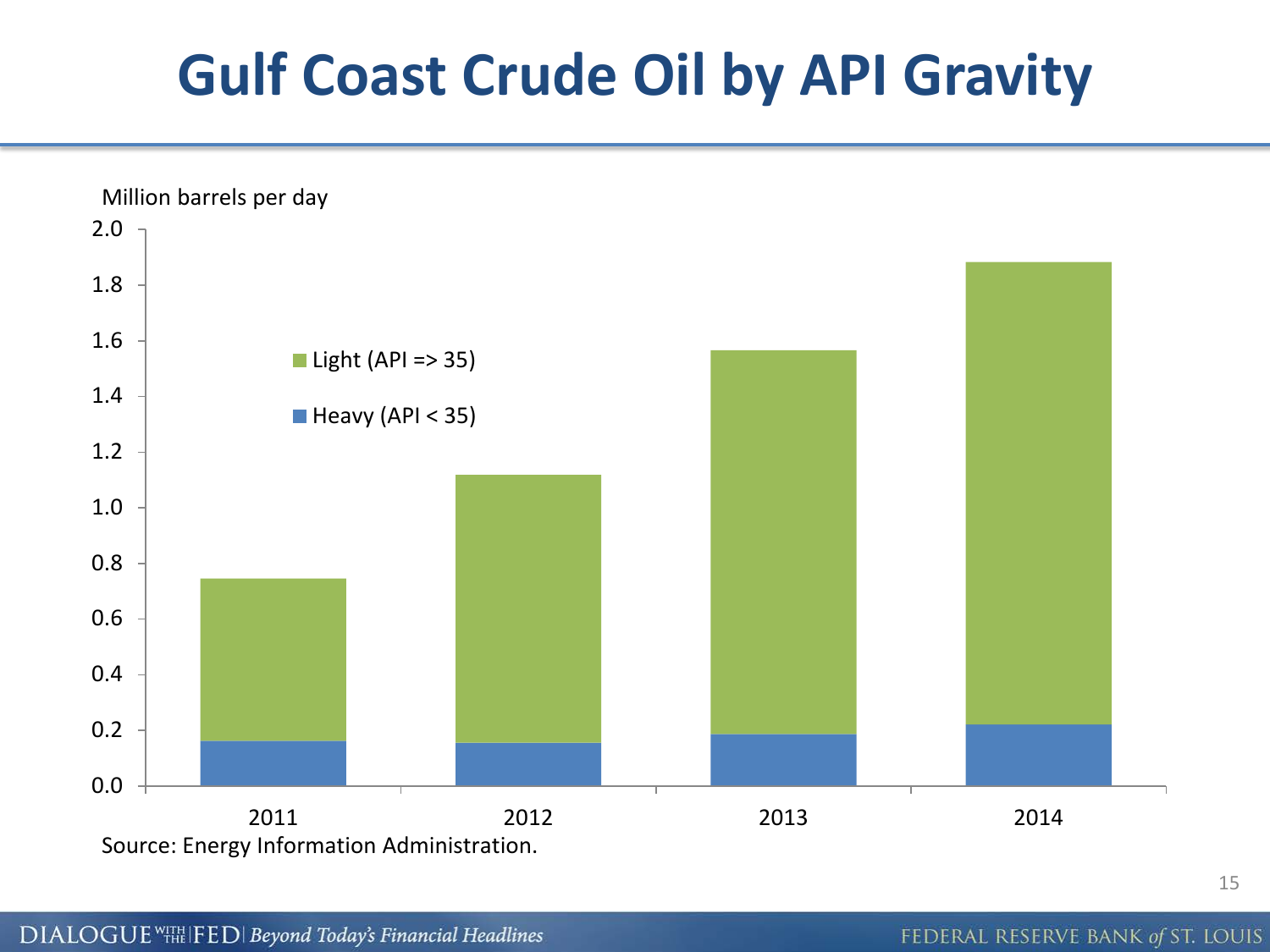# **U.S. Imports of Crude Oil by API**

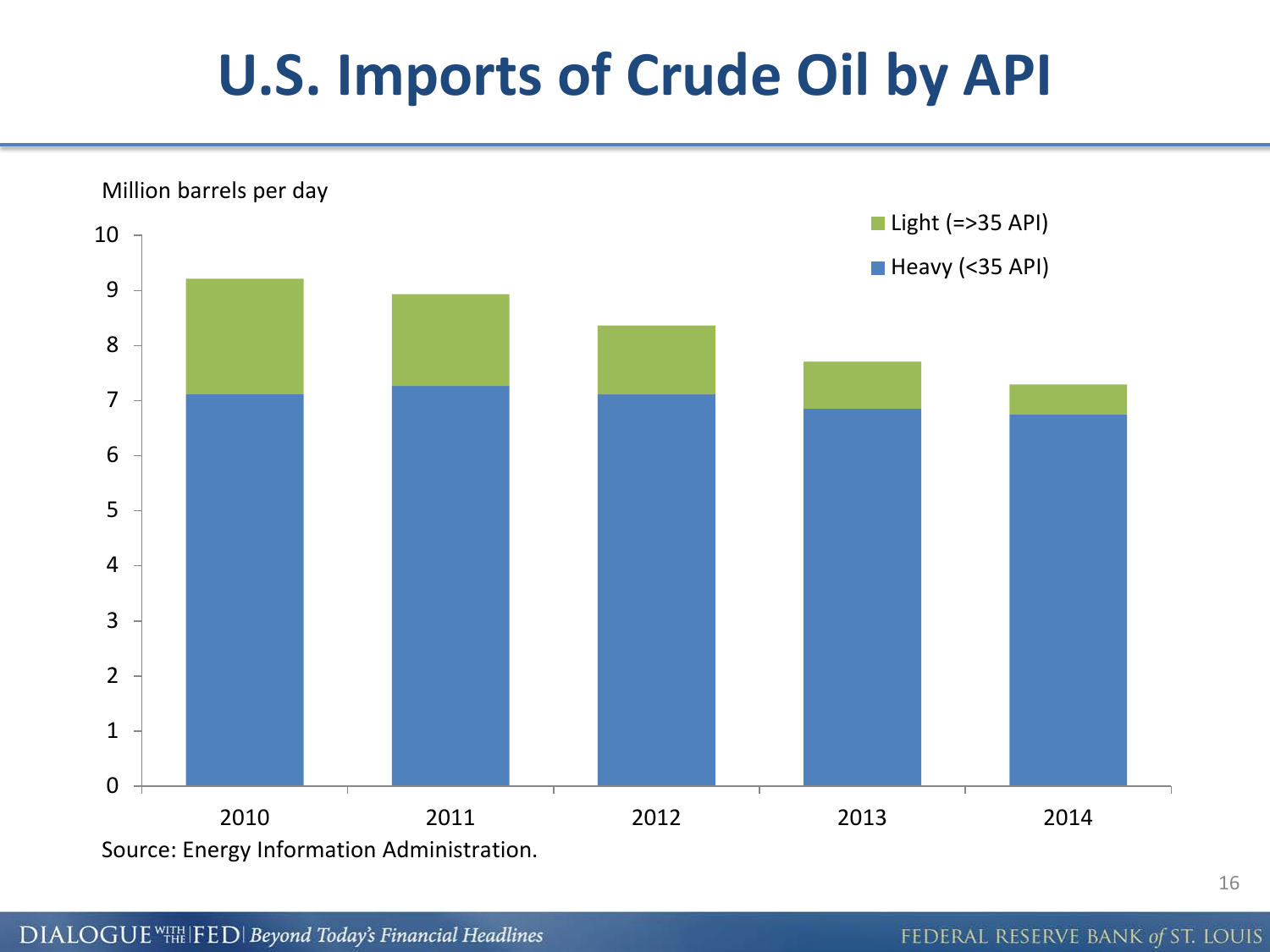#### **U.S. Imports of Crude Oil Have Fallen below Production**

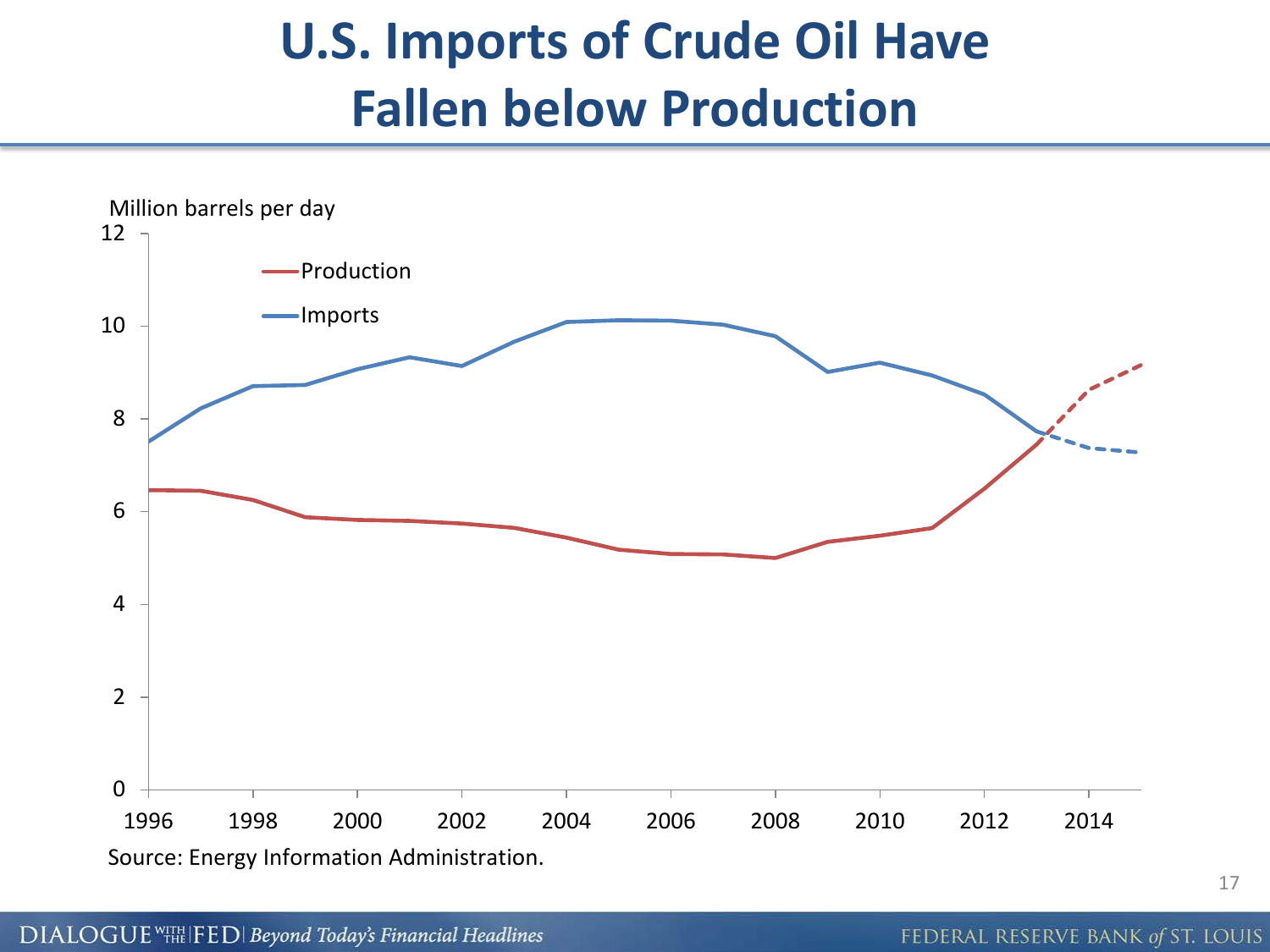# **Exports of Gasoline and Diesel**



Source: Energy Information Administration.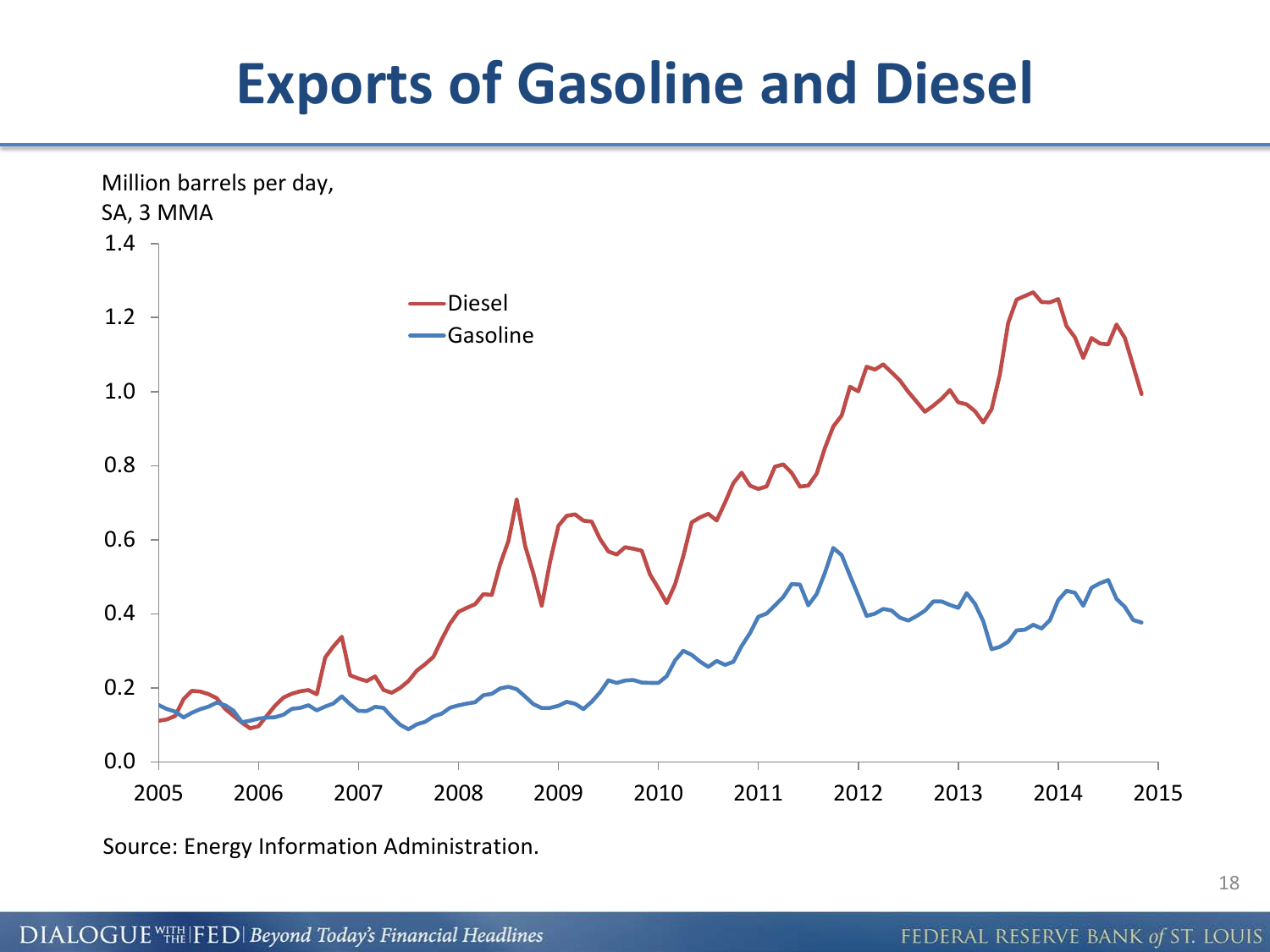# **Rig Counts**



Source: Baker Hughes.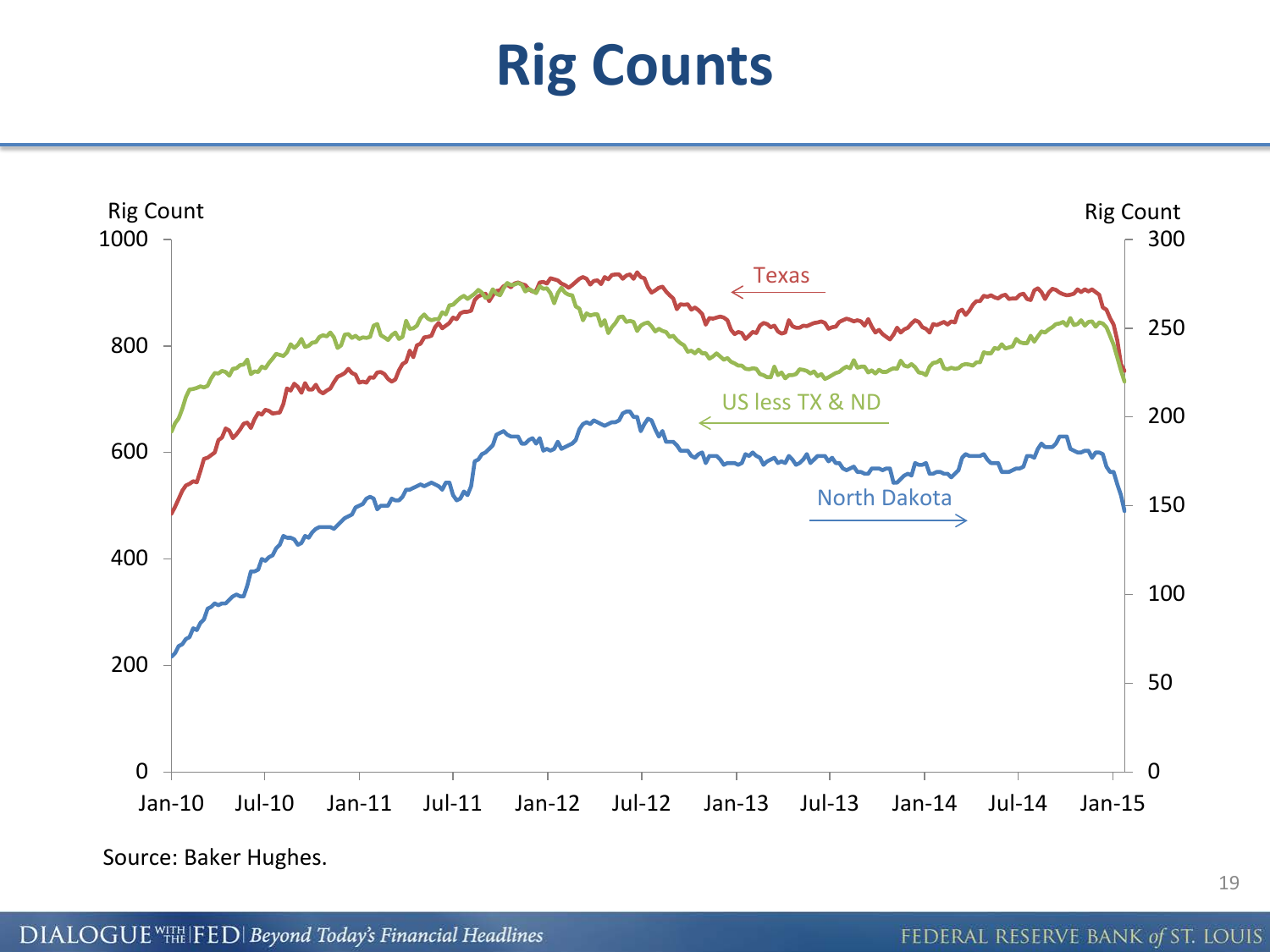#### **Despite Rig Count Declines, Oil Production Holding Up**



Source: Oil and Gas Journal.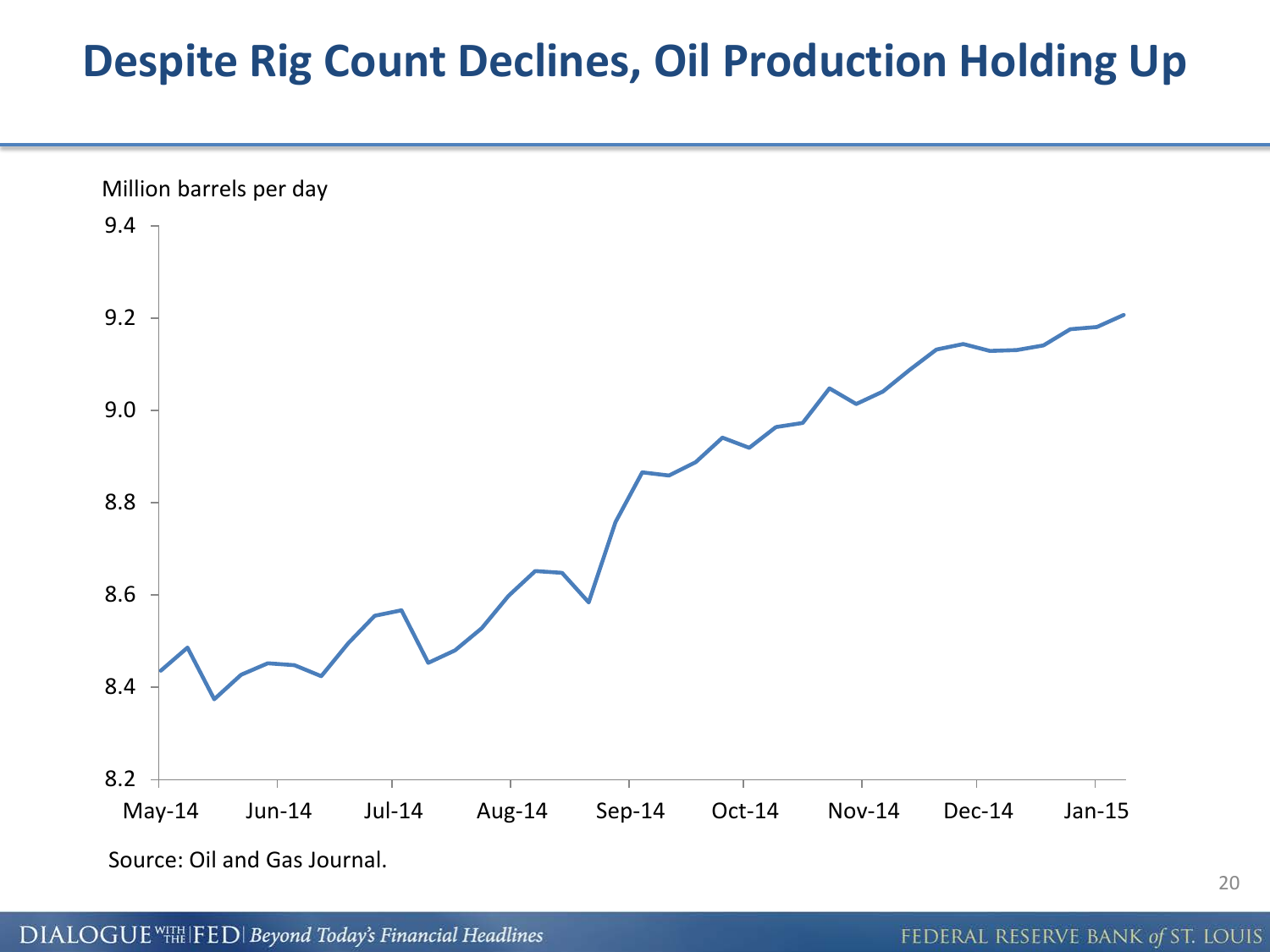### **New Rigs and Wells Very Productive**

**(New well oil production per rig)**



Source: Energy Information Administration.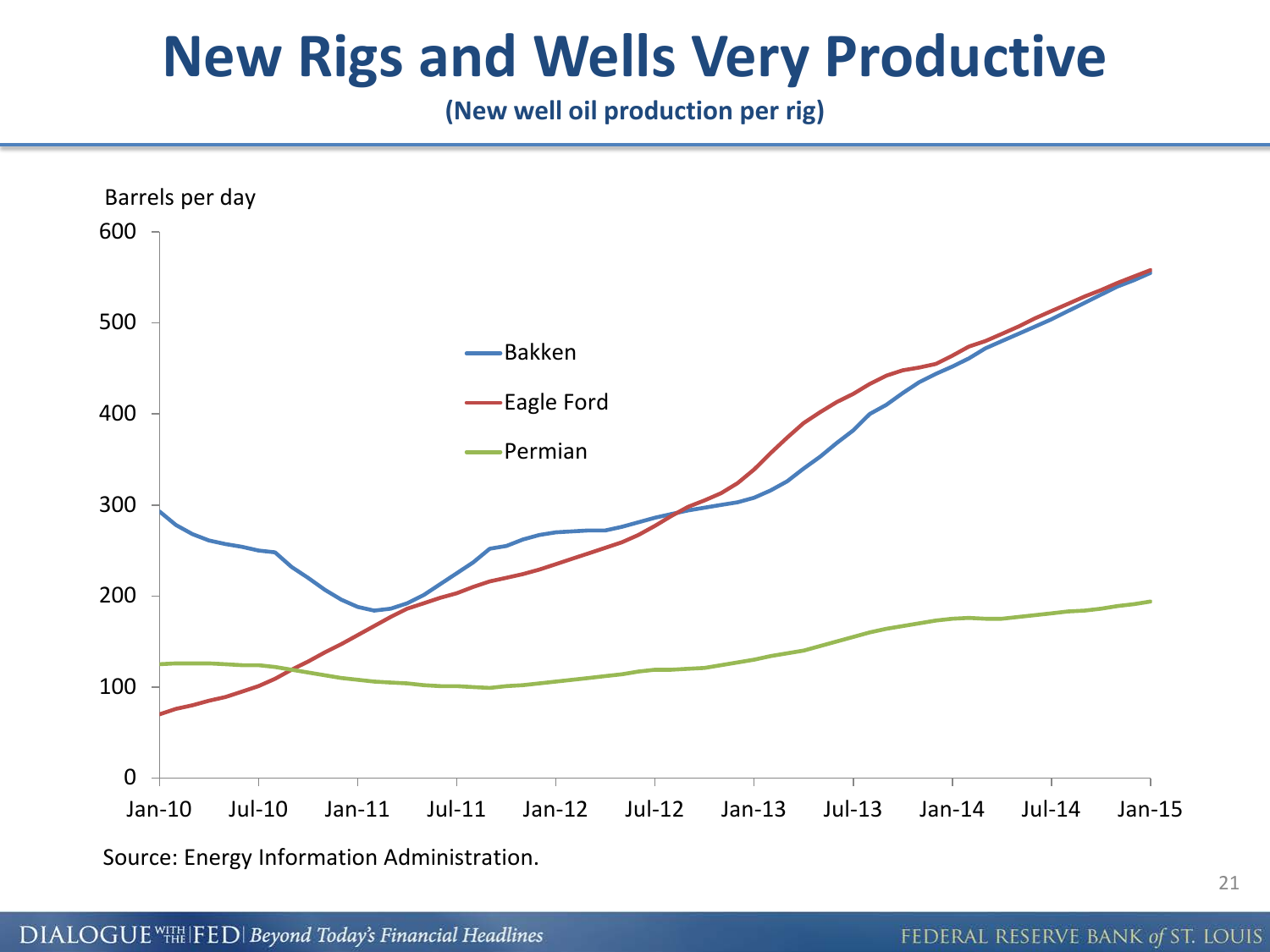# **How Low Can Prices Go ?**

- Breakeven costs for different areas:
	- Bakken
		- $\bullet$  \$28 \$85 per barrel
	- Eagle Ford
		- \$46 \$80 per barrel
	- Permian Basin
		- \$52 \$75 per barrel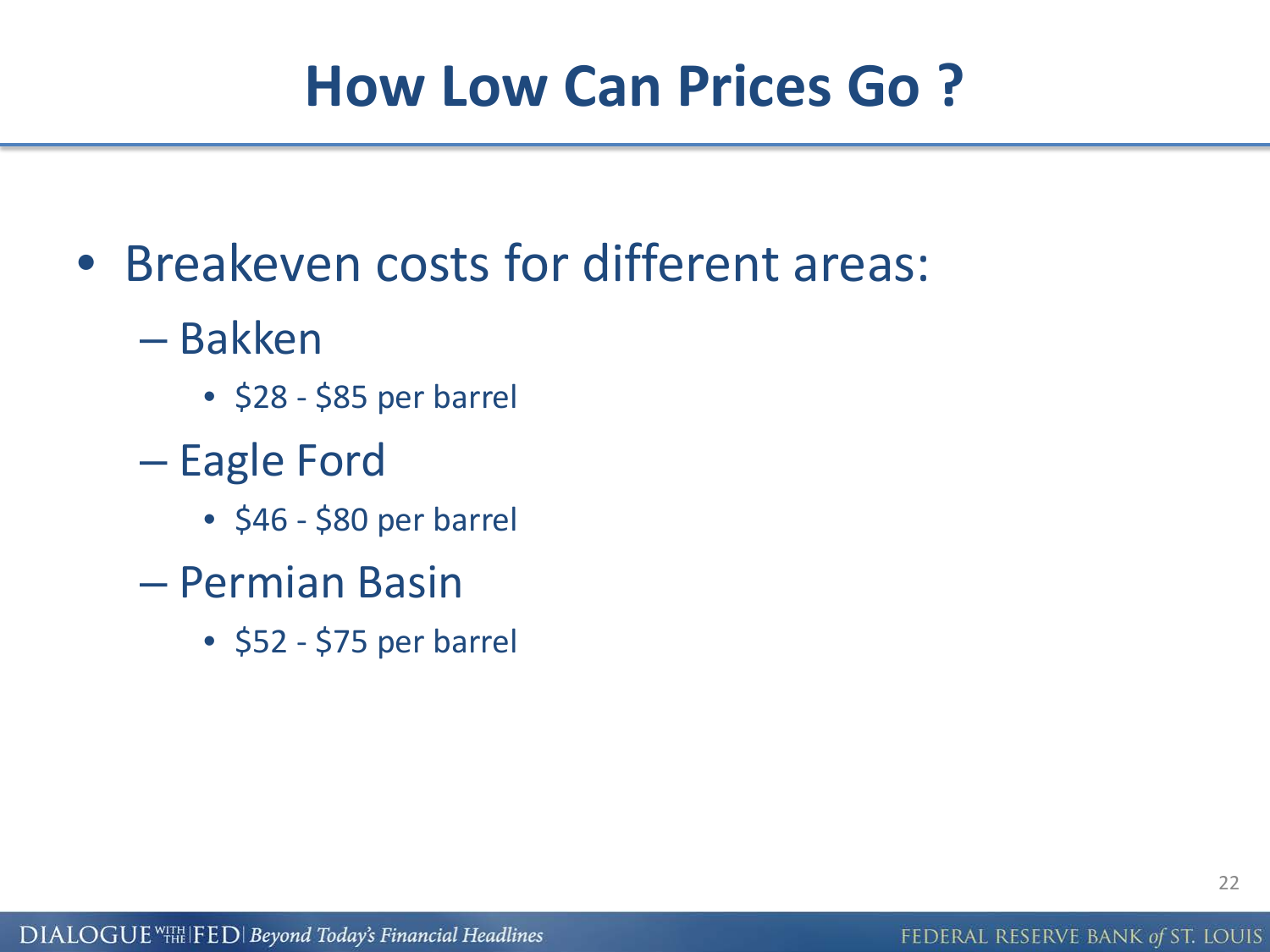#### **Importance of Oil and Gas to U.S. Economy**



Sources: Bureau of Economic Analysis; Bureau of Labor Statistics.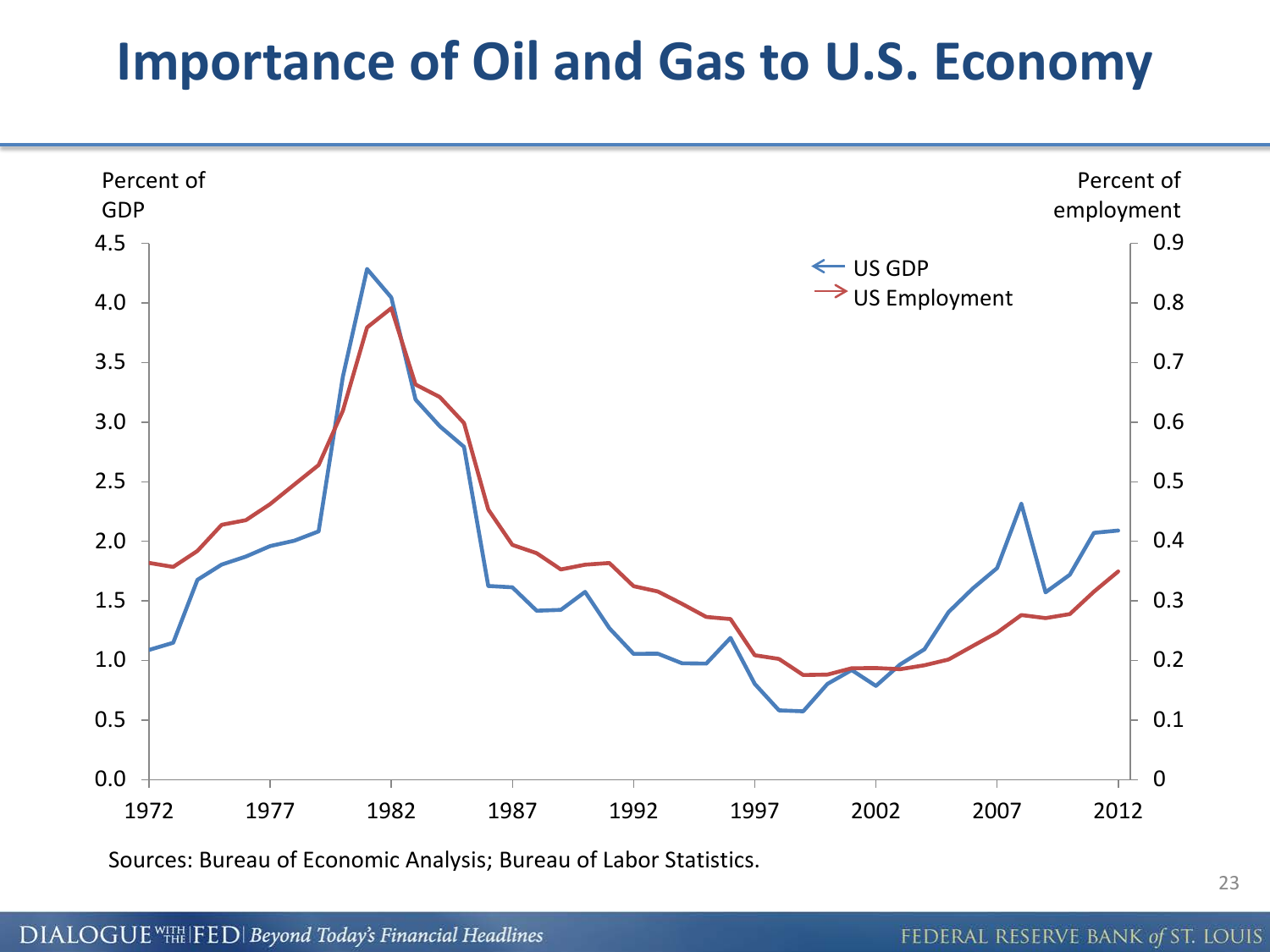# **Impact on U.S. Economy**

- The U.S. benefits from lower oil prices
- Boosts consumer disposable income
	- The decline in gasoline prices adds \$550 to household budgets in 2015
- Reduces the cost of energy to firms
- Reduces profitability of producing oil
	- Layoffs and capex declines in energy firms
- A 50% fall in oil prices may lead to a 0.3% to 1.0% increase in GDP (depending on the model)
- Headline inflation falls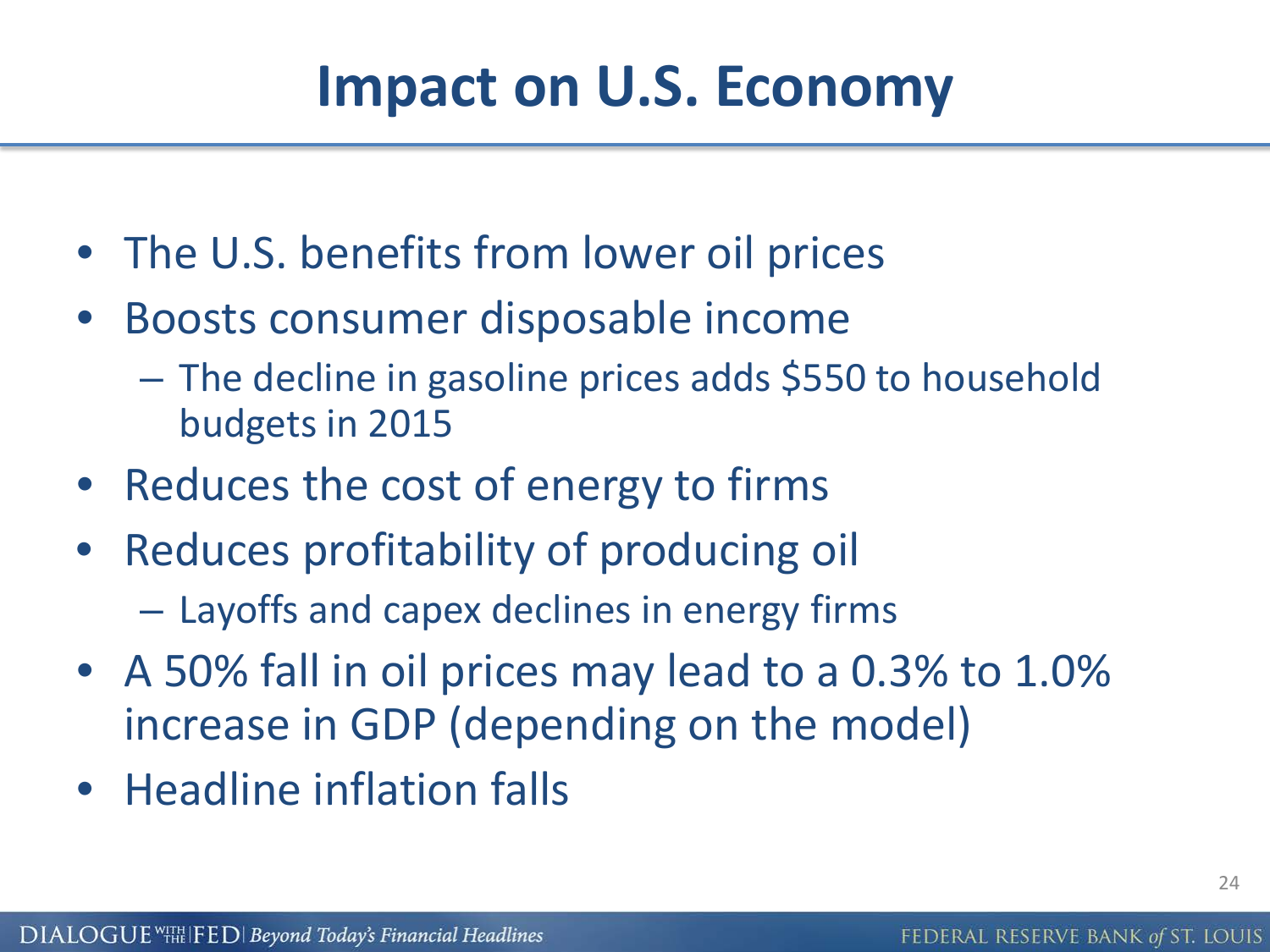#### Impact on State Economies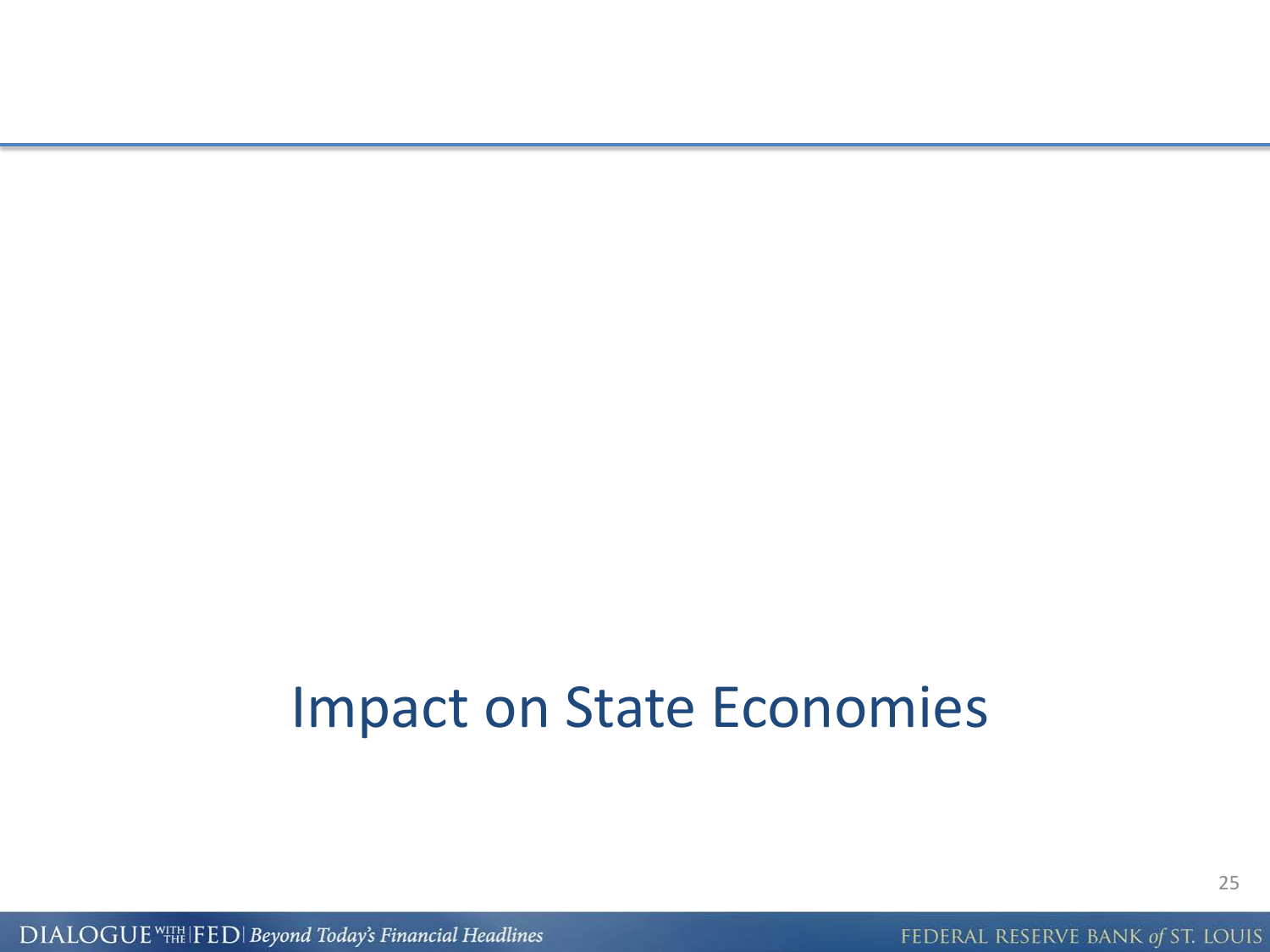# **Regional Effects**

- Increased energy activity brings oil and gas extraction and oil-field support jobs
- Local areas:
	- lease and royalty payments,
	- infrastructure construction and
	- increased spending on retail, leisure and hospitality, and health services.
- Local governments: greater sales taxes
- State governments: increased severance tax revenues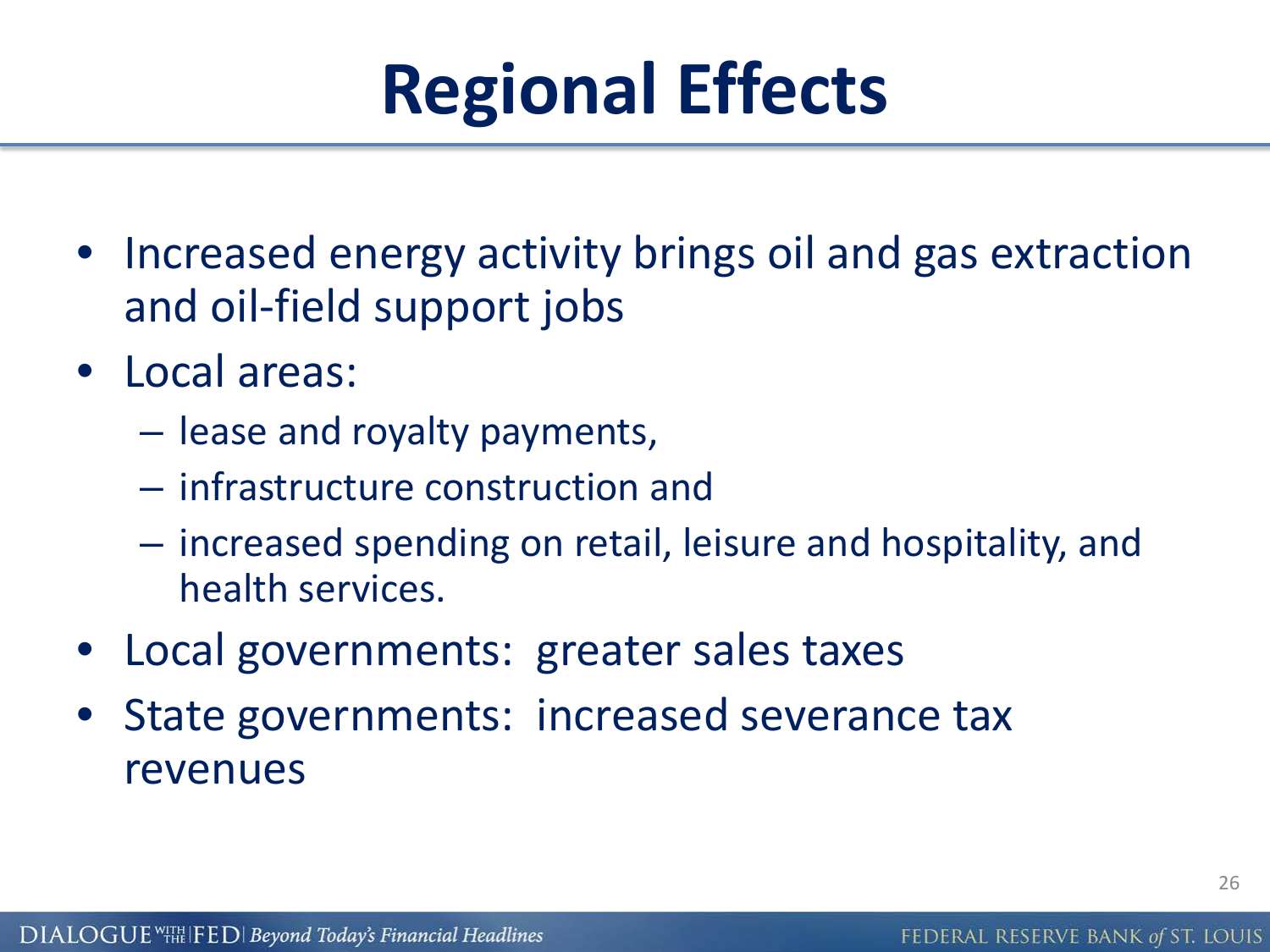# **Permian Basin Employment**

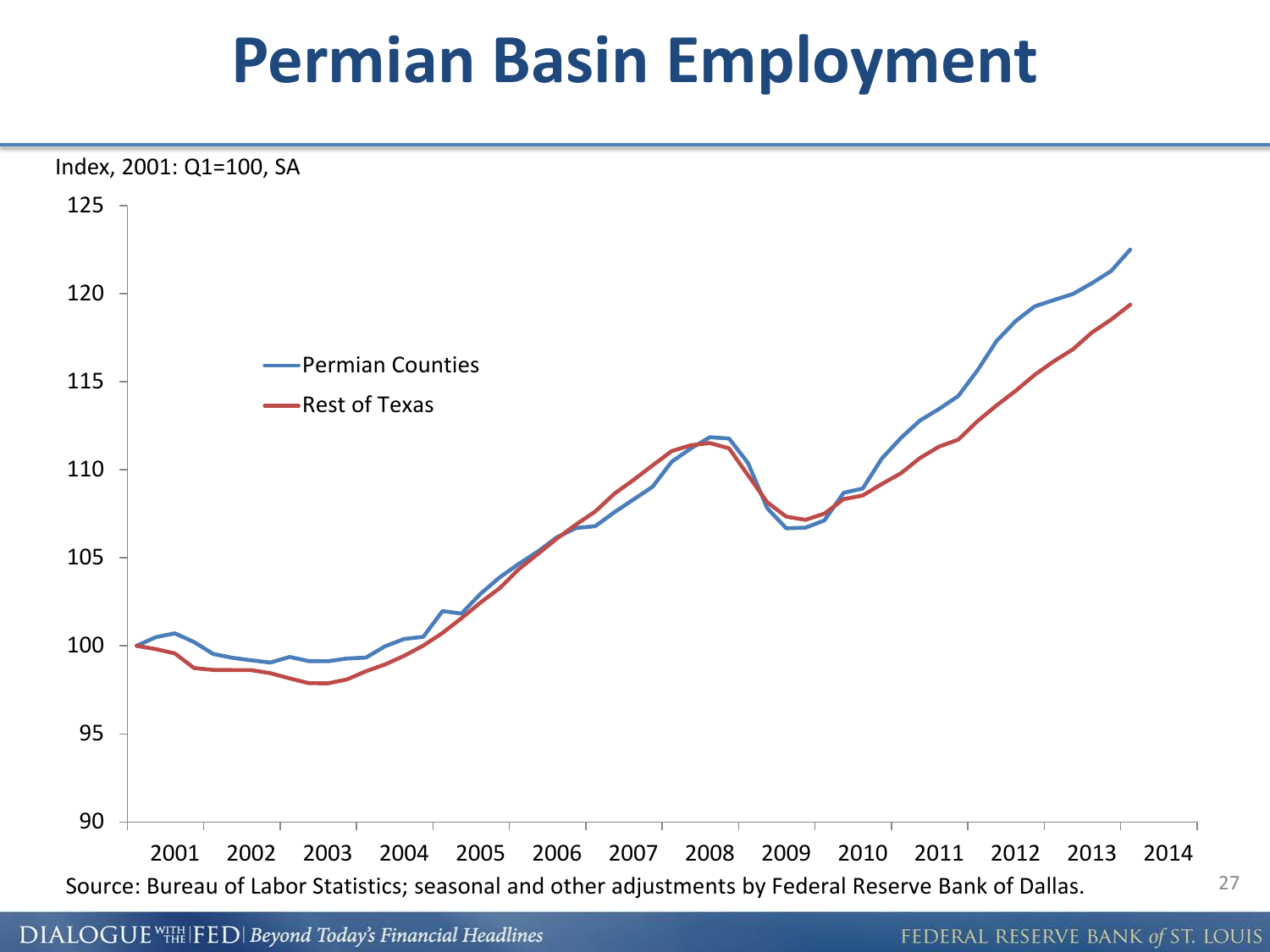# **Permian Basin Retail Sales Growth**



DIALOGUE<sup>WITH</sup> IFED | Beyond Today's Financial Headlines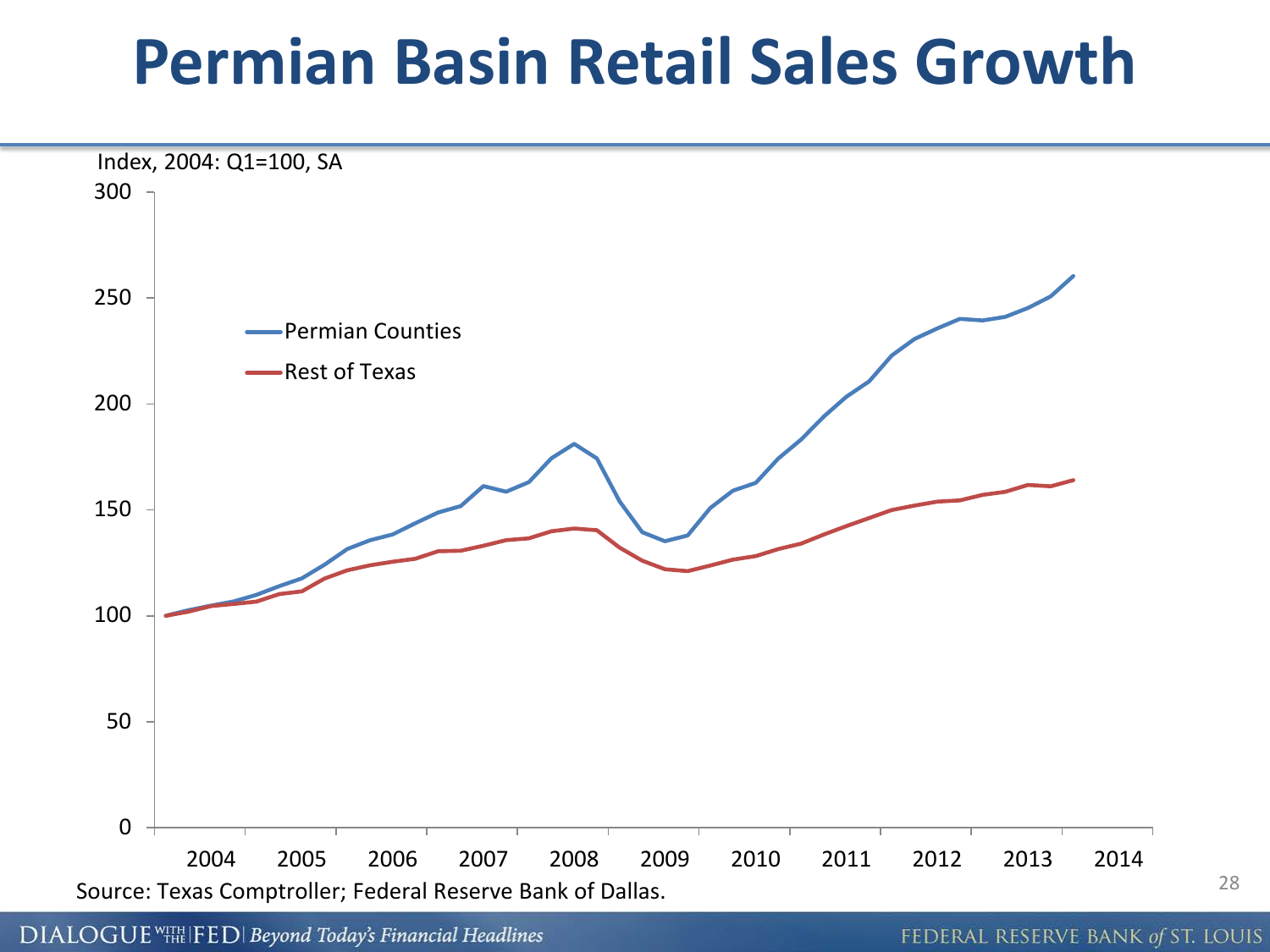#### **Low Oil Prices Benefit Most States**

**(Effect of a 50% decline in oil prices on employment)**



DIALOGUE WITH FED | Beyond Today's Financial Headlines

FEDERAL RESERVE BANK of ST. LOUIS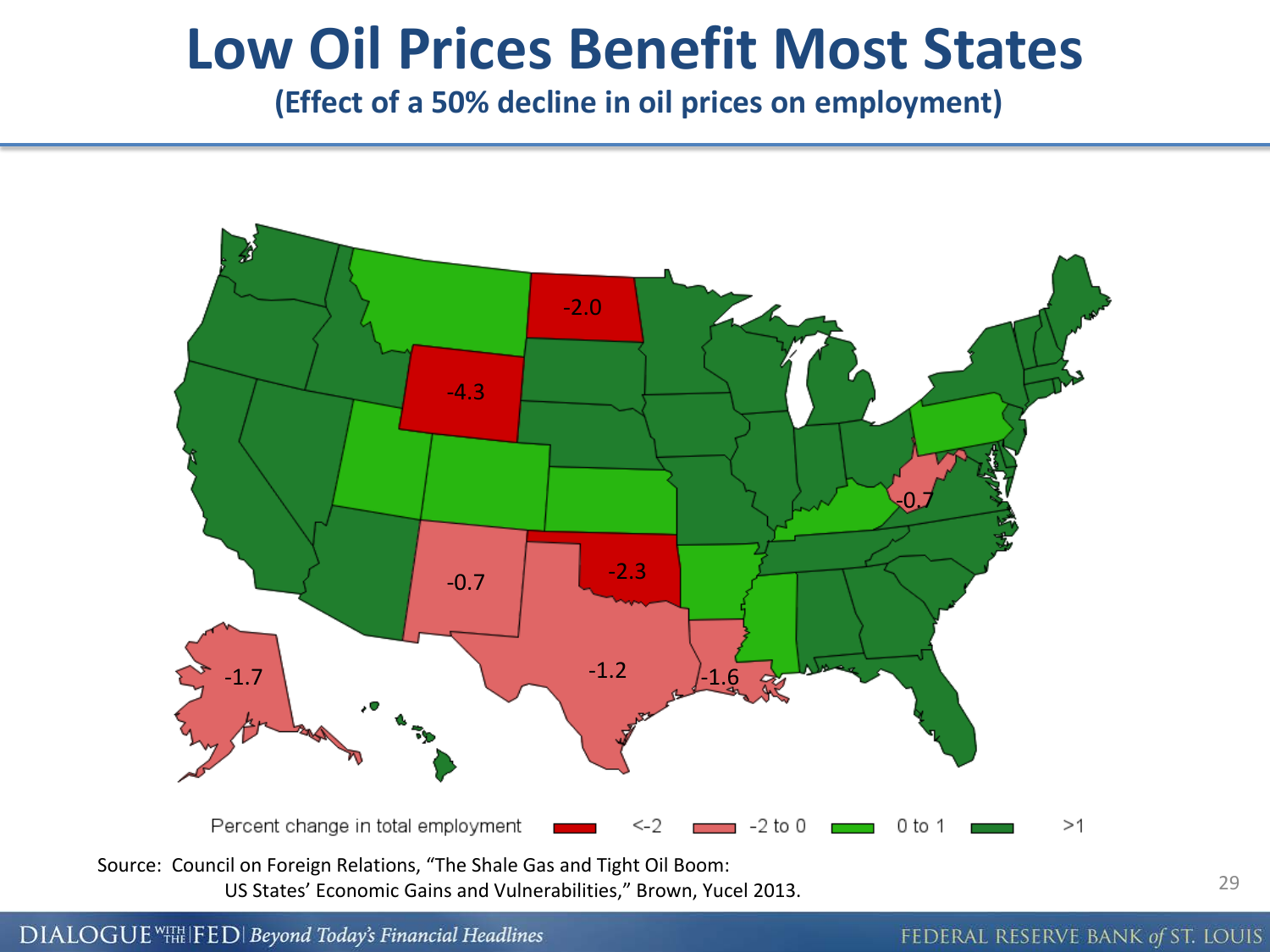# **Energy-Related Employment**

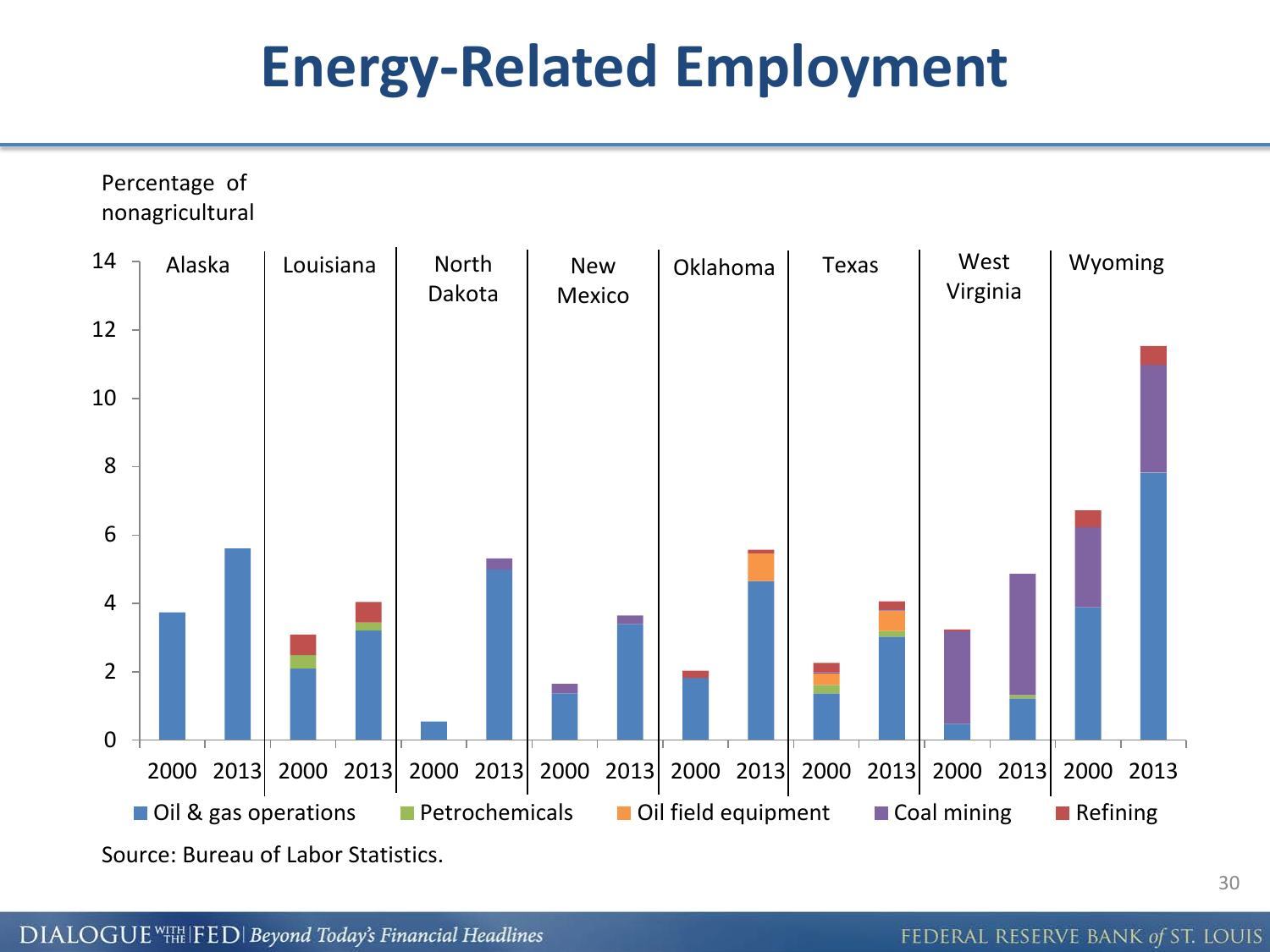#### **Some States Rely Heavily on Oil and Gas Severance Taxes**

**(Share of state tax revenues)** 

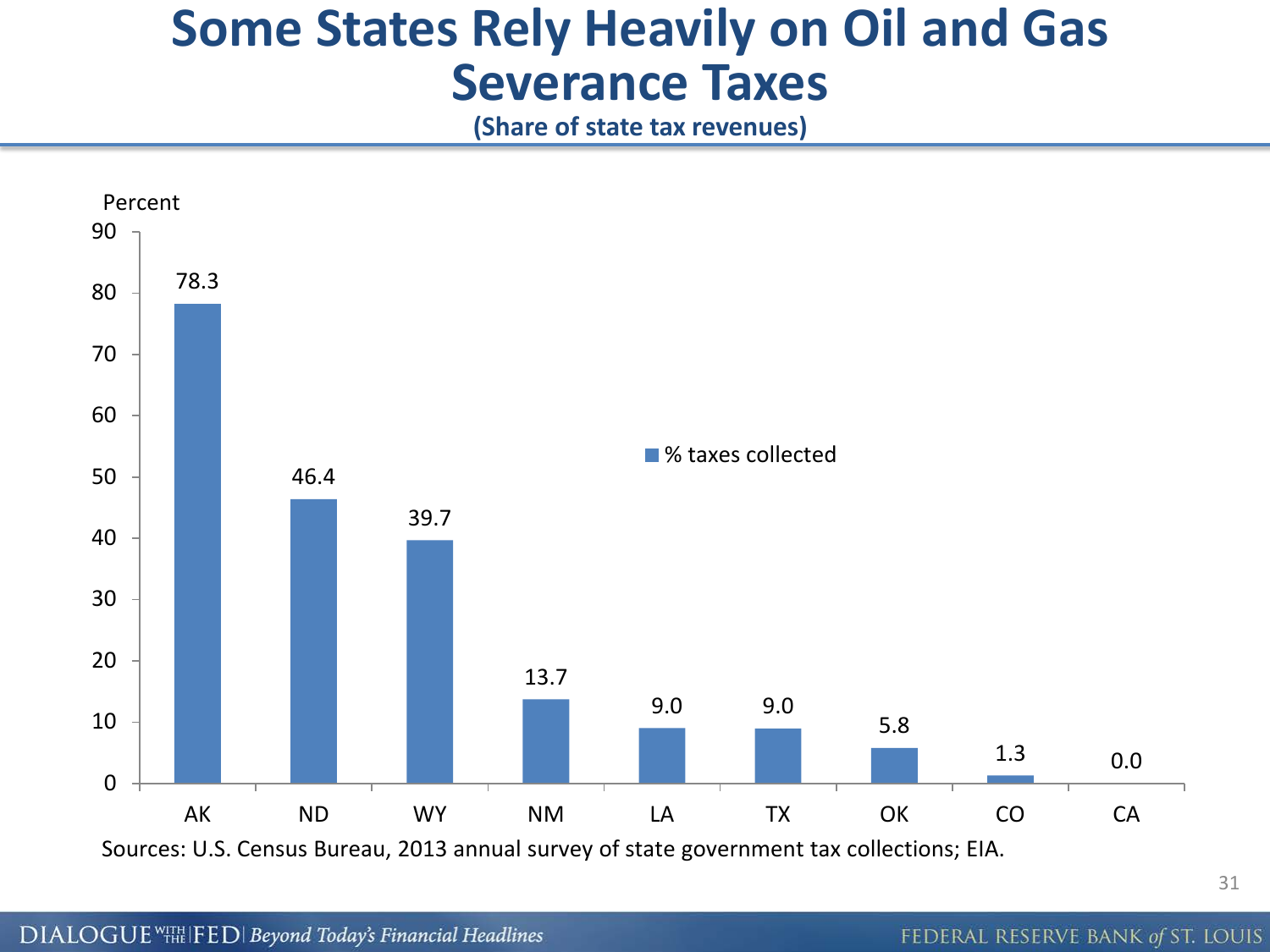### **Oil and Gas Share of Total Revenue**

**(Texas)**



Source: Texas Comptroller.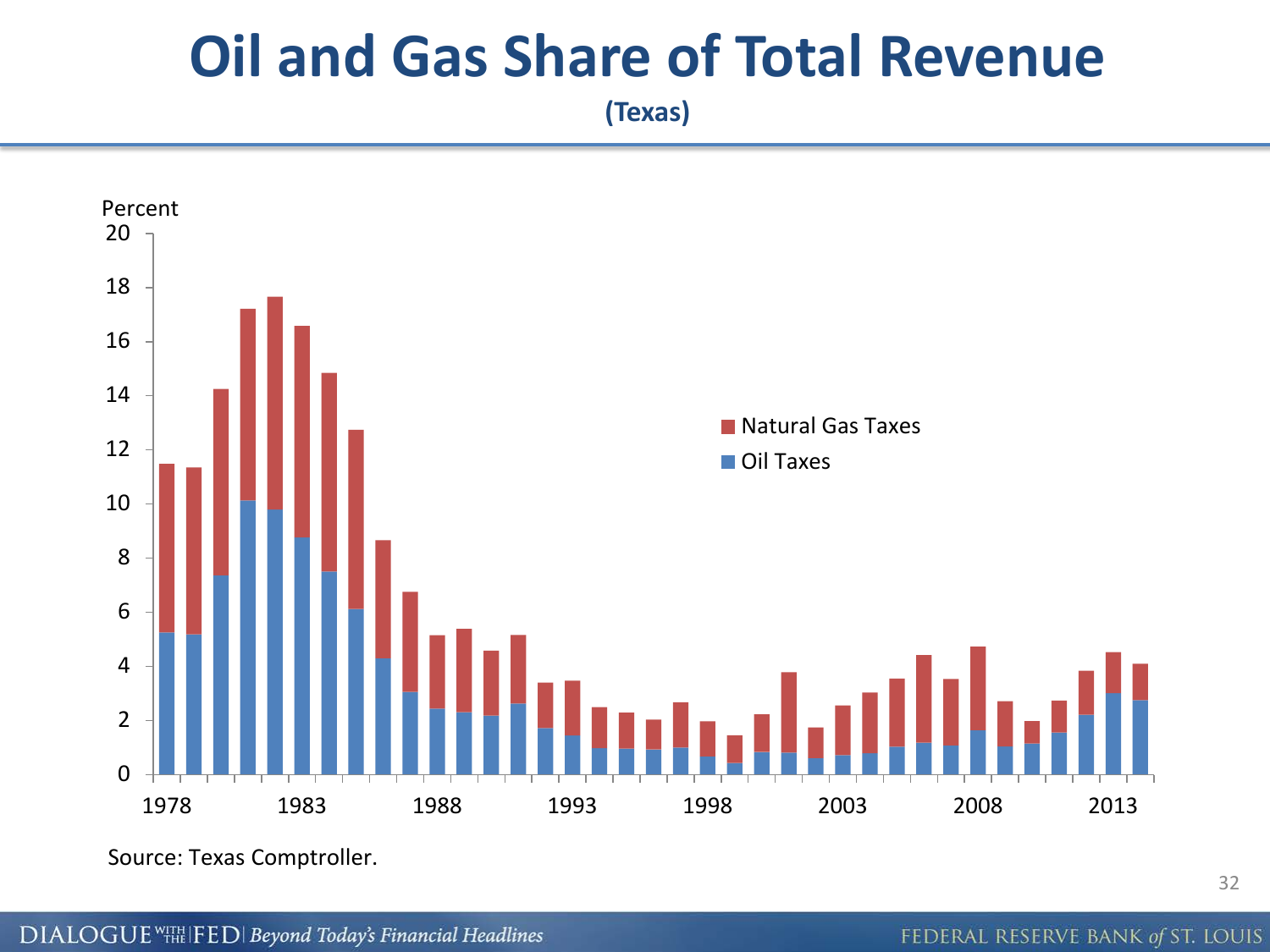### Where Do We Go from Here?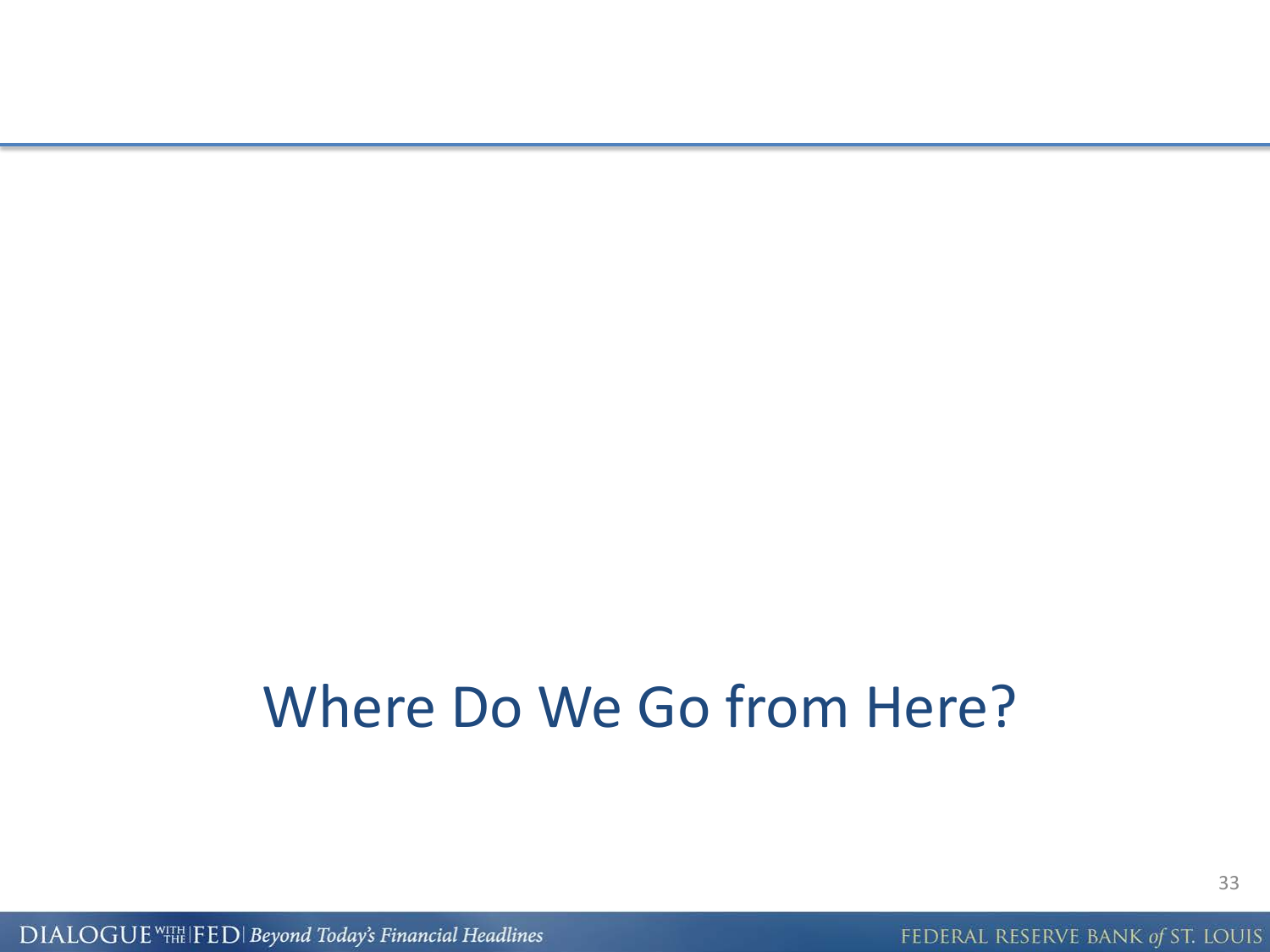# **GDP Growth Forecast**



NOTES: Countries are weighted using oil-consumption shares calculated using 2013 consumption data from the Energy Information Administration.

SOURCES: DGEI; Consensus Forecasts; EIA; authors' calculations.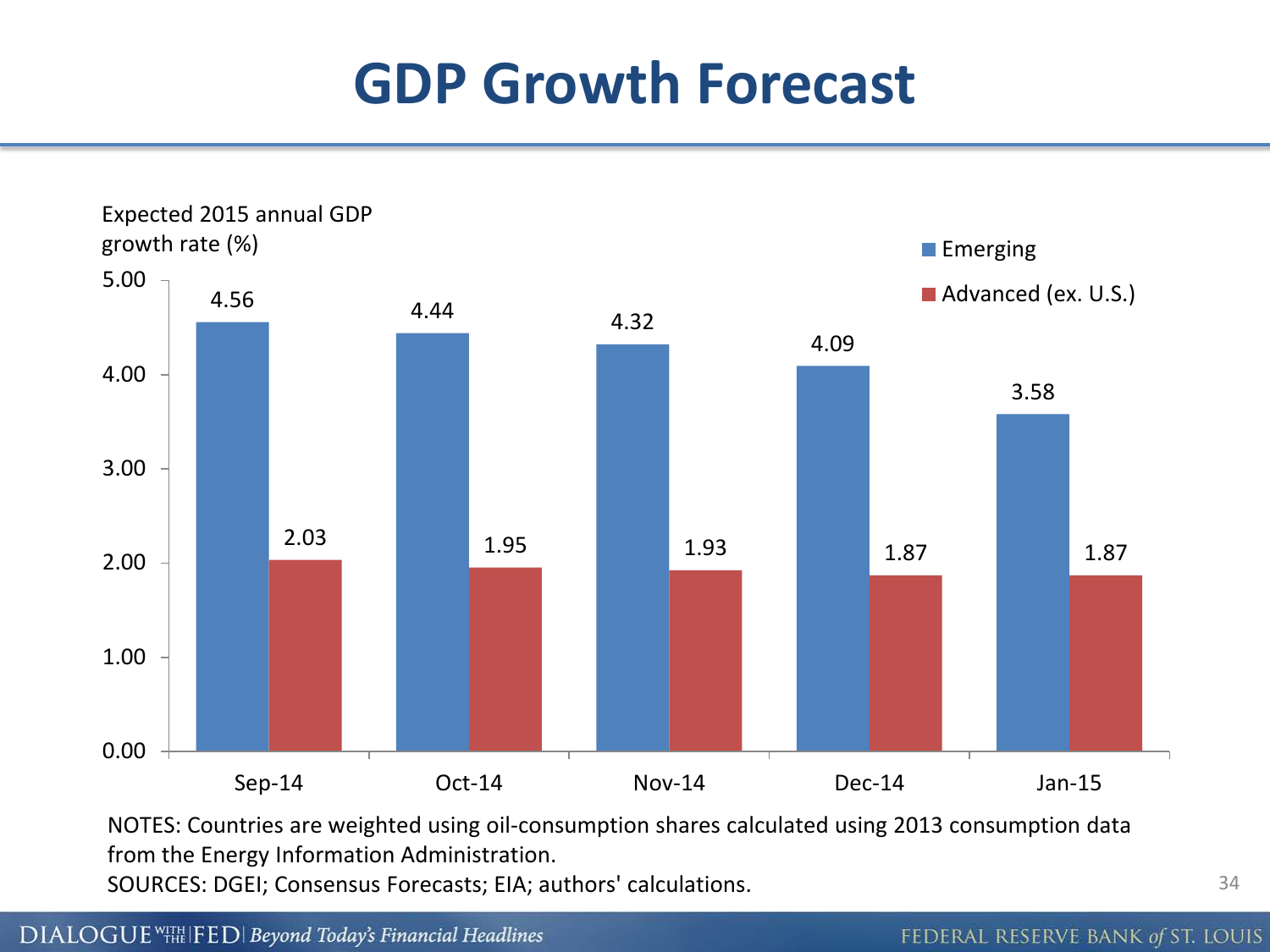# **World Consumption Growth Forecast**



Source: Energy Information Administration.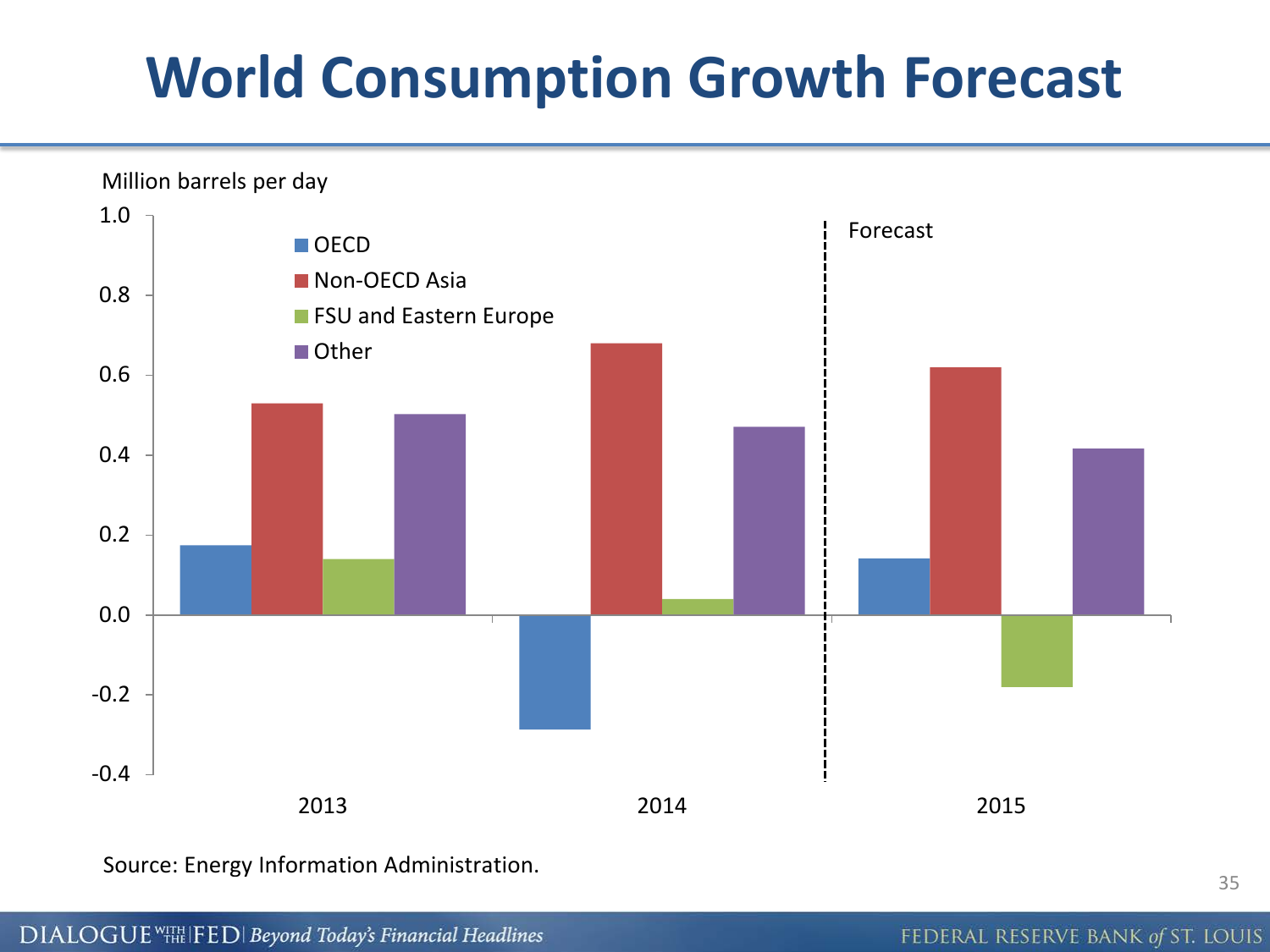### **Crude Price Forecast**

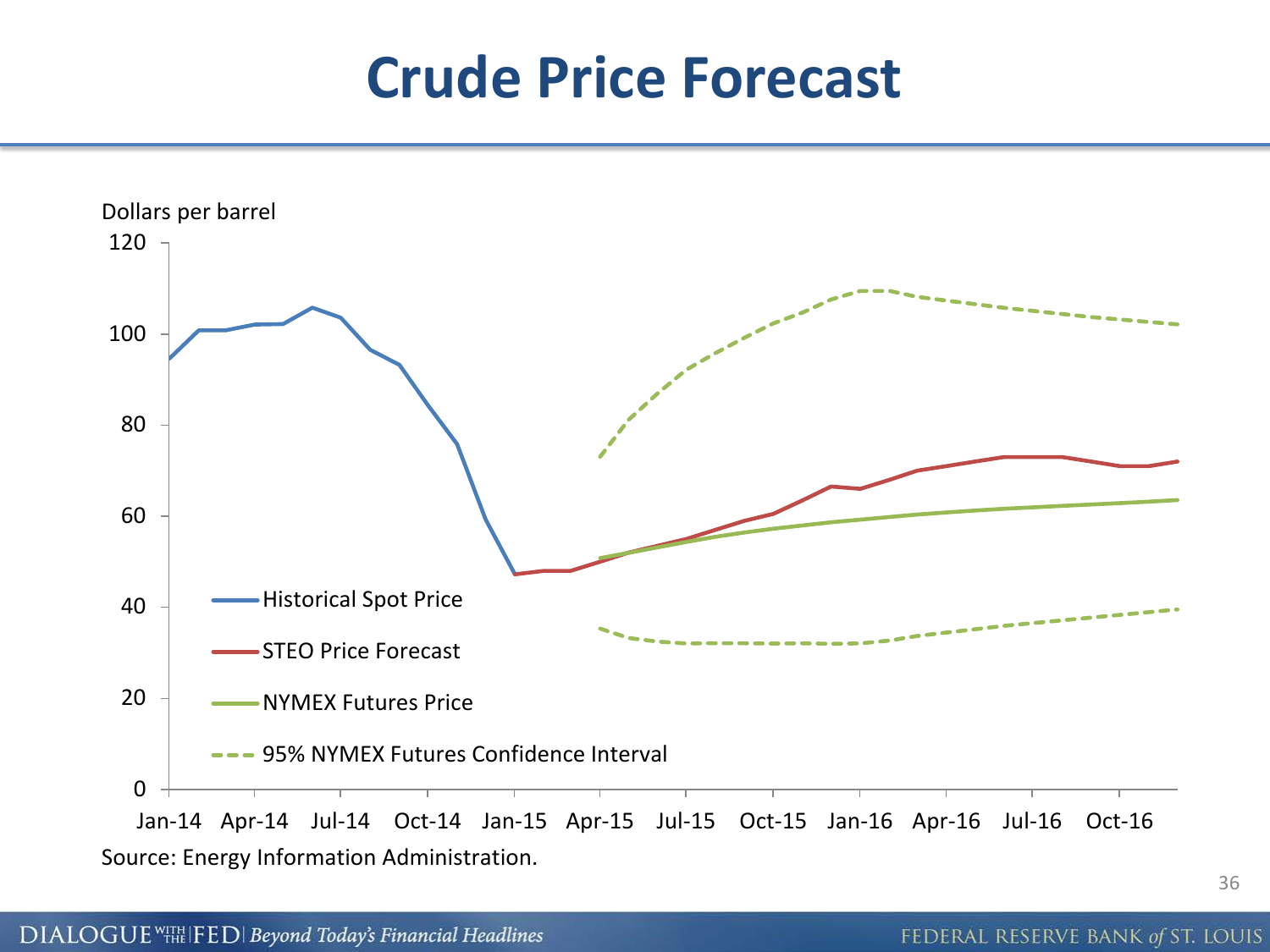# **Oil Price Outlook Very Uncertain**

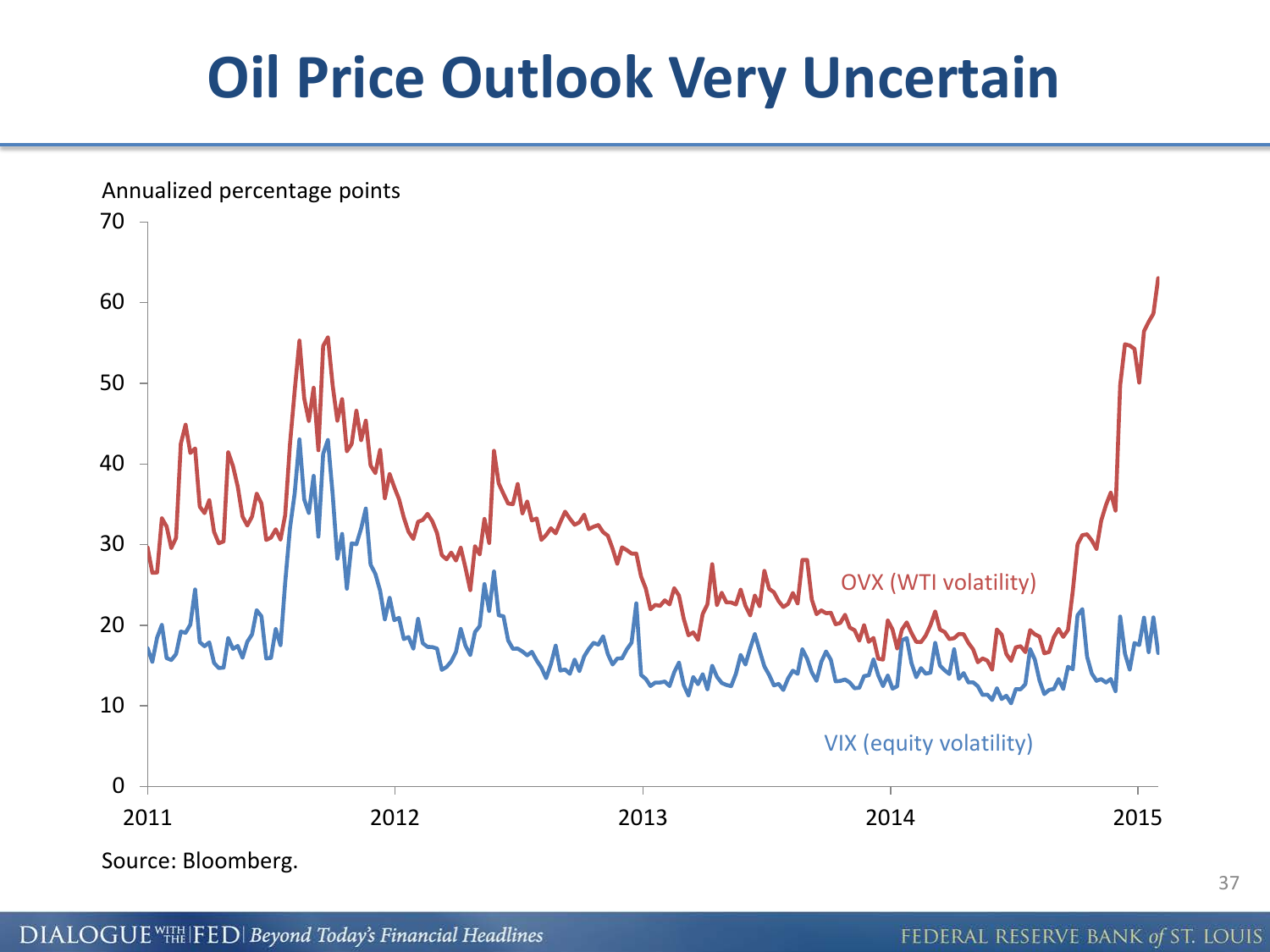# **Outlook**

- Market will adjust
	- Lower prices will lead to a contraction of supply and increase in demand
- Global GDP growth is expected to rise over time
- Oil prices expected to rise
- U.S. supply response will be swifter than in the past
- Uncertainties abound